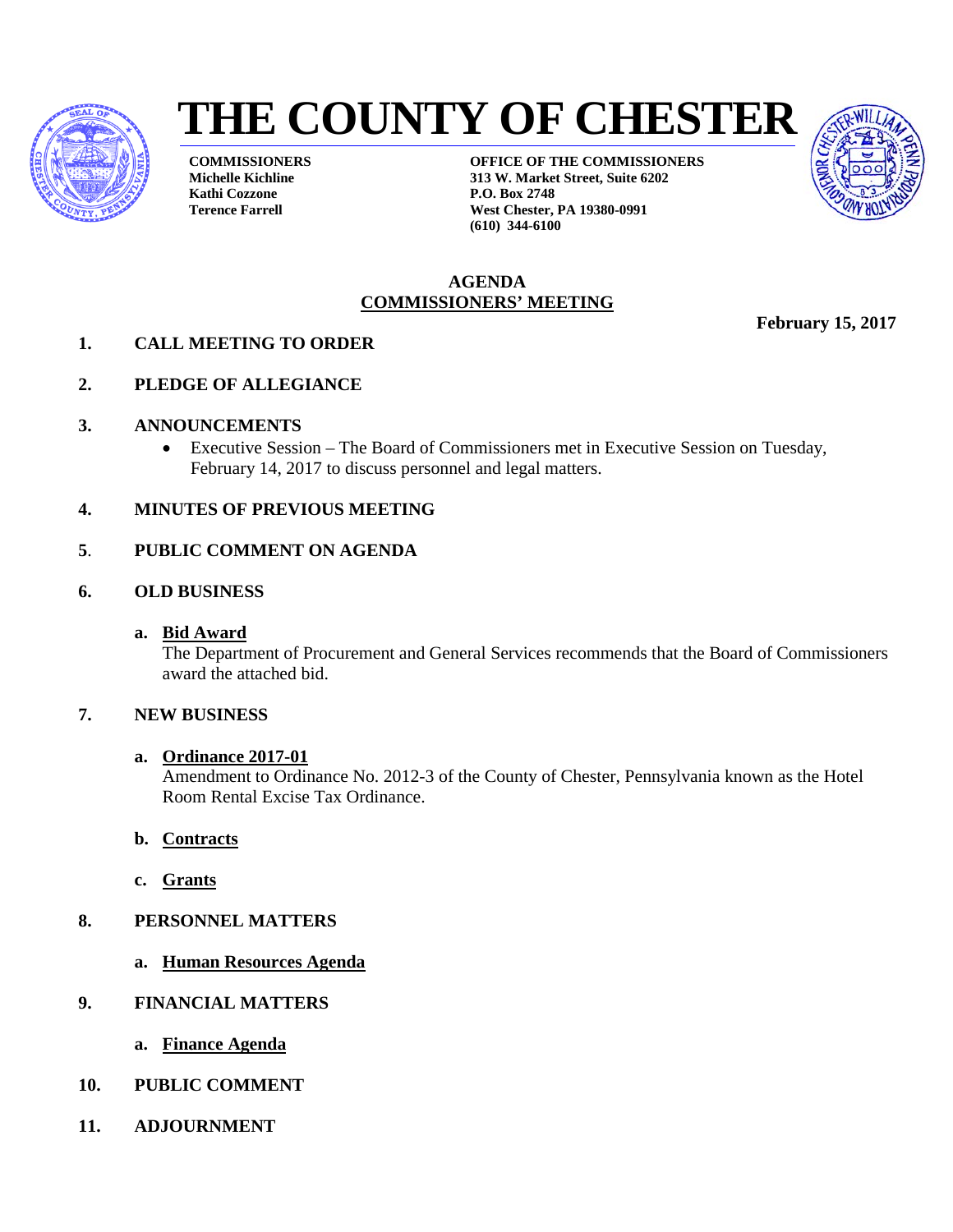

# **THE COUNTY OF CHESTER**

**COMMISSIONERS Michelle Kichline Kathi Cozzone Terence Farrell**

**OFFICE OF THE COMMISSIONERS 313 W. Market Street, Suite 6202 P.O. Box 2748 West Chester, PA 19380-0991 (610) 344-6100**



# **COMMISSIONERS' MEETING MINUTES**

**1. CALL MEETING TO ORDER CALL TO** The public meeting of the Chester County Board of Commissioners was called to **ORDER** order at 10:02 a.m. on February 2, 2017 in the Commissioners' Boardroom by Chairman of the Board of Commissioners Michelle Kichline. Commissioner Kathi Cozzone and Commissioner Terence Farrell were also present. **2. PLEDGE OF ALLEGIANCE PLEDGE OF** Chairman Kichline asked administrative assistant Adam Swope to lead the Pledge. **ALLEGIANCE 3. ANNOUNCEMENTS ANNOUNCEMENTS** • Commissioner Farrell read a Proclamation recognizing February as Black History Month. • Commissioner Cozzone presented a Citation to Michelle Pellegrino of Girl Scout Troop 2665. Former Chester County Commissioner Carol Aichele made additional comments. • Chairman Kichline announced that the Board of Commissioners met in Executive Session on Tuesday, January 31, 2017 to discuss personnel and legal matters. **4. MINUTES OF PREVIOUS MEETINGS MINUTES**  Following a Motion made by Commissioner Farrell, which was Seconded by **APPROVED** Commissioner Cozzone, the Board unanimously voted to accept the minutes from the January 12, 2017 Commissioners' meeting. **5**. **PUBLIC COMMENT ON AGENDA PUBLIC** Representatives from Labor Local #413 made comments regarding the safety of the Mariner **COMMENT** East 2 pipeline project.

#### **6. OLD BUSINESS OLD BUSINESS**

**a. Bid Awards Bid Awards**

Following a Motion made by Commissioner Cozzone, which was Seconded by Commissioner Farrell, the Board of Commissioners unanimously awarded the following bids:

**Farmhouse Renovation-Phase I at the Government Services Center, Bid #357612-1273E:**  F.W. Houder, Inc. \$ 270,312.00

**Repair Cement in O Block Yard at the Prison, Bid #357612-1275E:**<br>F.W. Houder. Inc.  $$59.512.00$ F.W. Houder, Inc.

#### **7. NEW BUSINESS NEW BUSINESS**

#### **a. Resolution #04-17 Resolution #04-17**

Following a Motion made by Commissioner Farrell, which was Seconded by Commissioner Cozzone, the Board of Commissioners approved Resolution #04-17 authorizing signature authority and approving supplemental reimbursement agreement.

**February 2, 2017**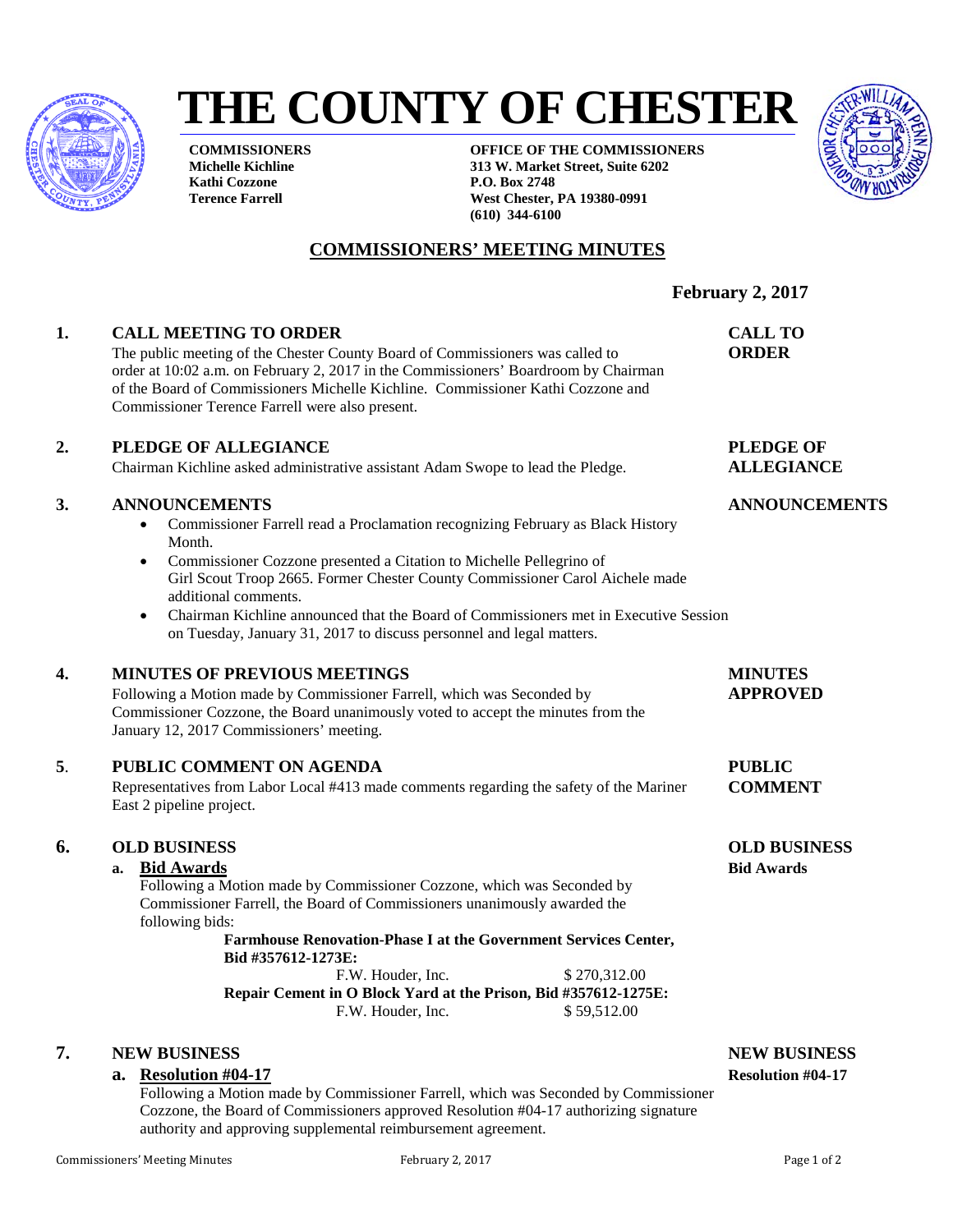### **7. NEW BUSINESS (continued)**

|     | b. Authorization to Bid<br>Following a Motion made by Commissioner Cozzone, which was Seconded by<br>Commissioner Farrell, the Board of Commissioners unanimously gave authorization<br>to bid the following:<br>Roof Replacement, Phase III at the Chester County Prison                                                                        | Authorization<br>to Bid         |
|-----|--------------------------------------------------------------------------------------------------------------------------------------------------------------------------------------------------------------------------------------------------------------------------------------------------------------------------------------------------|---------------------------------|
|     | <b>Contracts</b><br>c.<br>Commissioner Farrell made a Motion, which was Seconded by Commissioner<br>Cozzone, to approve the Contracts Agenda. The Board voted unanimously to<br>approve the Contracts Agenda.                                                                                                                                    | <b>Contracts</b>                |
|     | d.<br><b>Grants</b><br>Commissioner Cozzone made a Motion, which was Seconded by Commissioner<br>Farrell, to approve the Grants Agenda. The Board voted unanimously to approve<br>the Grants Agenda.                                                                                                                                             | <b>Grants</b>                   |
| 8.  | PERSONNEL MATTERS<br><b>Human Resources Agenda</b><br>Commissioner Farrell made a Motion to approve the Human Resources Agenda.<br>Following a Second of the Motion by Commissioner Cozzone, the Board voted<br>unanimously to approve the Human Resources Agenda.<br>Commissioner Cozzone noted the retirements of CYF director Keith Hayes and | <b>PERSONNEL</b>                |
| 9.  | MH/IDD director Gary Entrekin.<br><b>FINANCIAL MATTERS</b><br><b>Finance Agenda</b><br>Commissioner Cozzone made a Motion to approve the Finance Agenda. Following                                                                                                                                                                               | <b>FINANCE</b>                  |
|     | a Second of the Motion by Commissioner Farrell, the Board voted unanimously to<br>approve the following:<br>> Budget Change 21-16<br>Budget Change 02-17<br>➤<br>$\triangleright$ Vouchers as submitted by the Controller                                                                                                                        |                                 |
| 10. | <b>PUBLIC COMMENT</b><br>A representative from Western Chester County Council Government thanked the<br>Commissioners for their help in their adoption of a regional emergency management system.                                                                                                                                                | <b>PUBLIC</b><br><b>COMMENT</b> |
|     | An operating engineer covering southern Chester County thanked the Board for their<br>approval of the Sunoco pipeline contracts.                                                                                                                                                                                                                 |                                 |
| 11. | <b>ADJOURNMENT</b>                                                                                                                                                                                                                                                                                                                               | <b>ADJOURNMENT</b>              |

The Meeting was adjourned at 10:24 a.m. following a Motion made by Commissioner Farrell and Seconded by Commissioner Cozzone. The Motion passed unanimously.

 $\sim$   $\sim$   $\sim$ Chief Clerk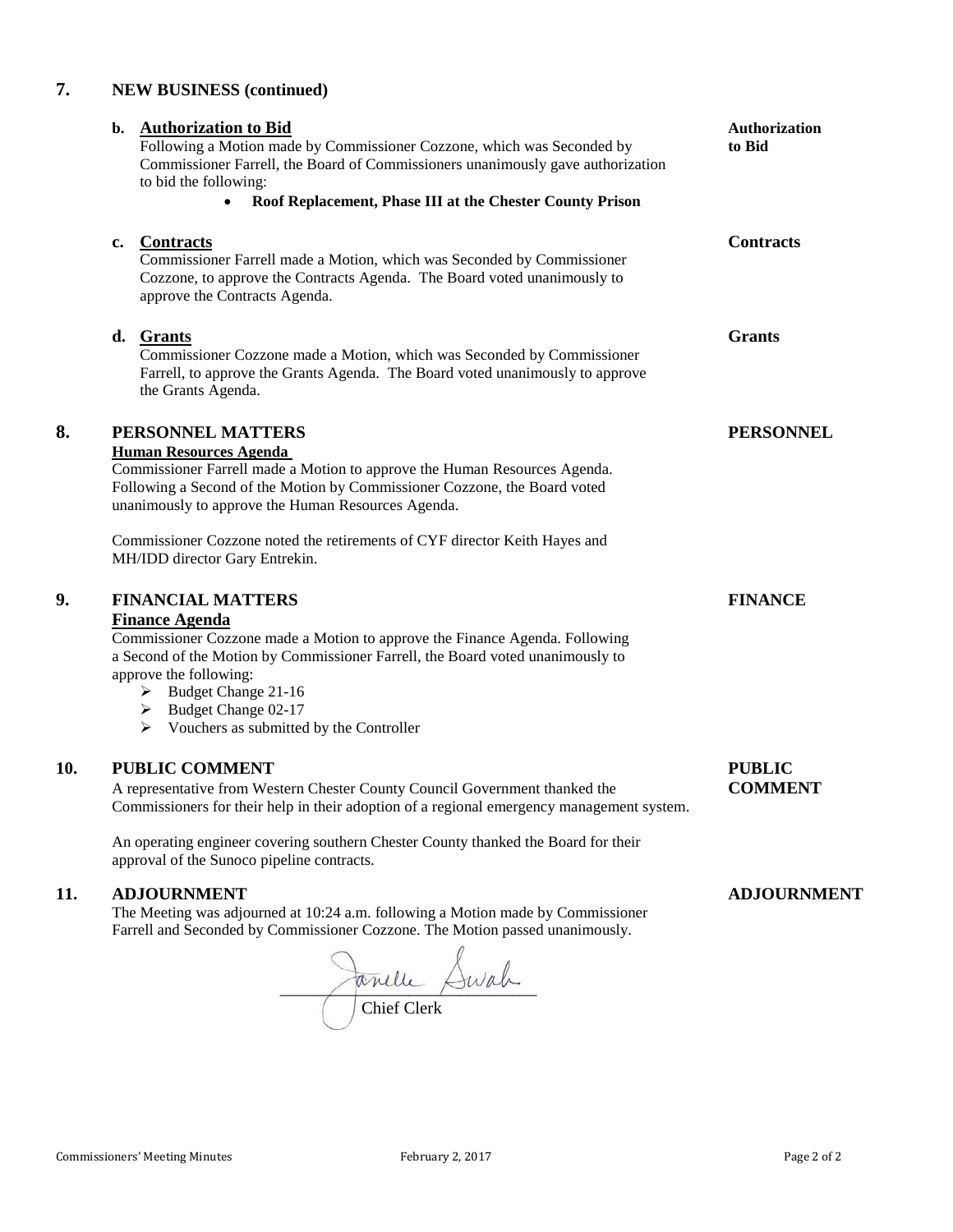### **Commissioners Agenda 02/15/2017**

### **Bid Award:**

The Department of Procurement & General Services recommends to the Board of Commissioners the following bid award as they are the lowest responsive and responsible bidder:

#### **Laboratory Drug and Alcohol Testing Services, Re-Bid #221611-1272A:**

**MedTox Laboratories, Inc. \$ 92,560.04** 

Other Bids Submitted:

Redwood Toxicology Laboratory, Inc. Non-responsive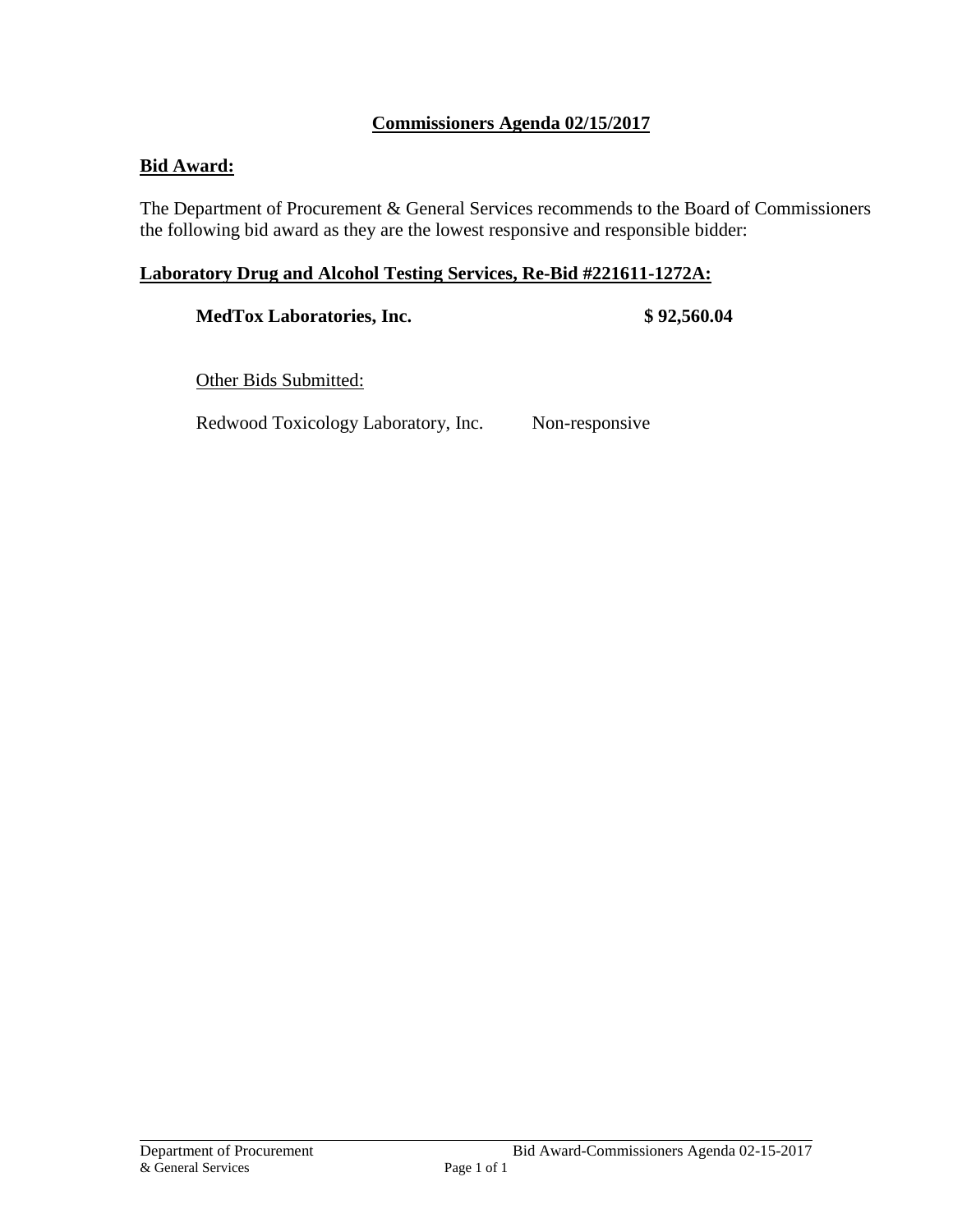#### **ORDINANCE NO. 2017-01 OF THE BOARD OF COUNTY COMMISSIONERS OF THE COUNTY OF CHESTER COMMONWEALTH OF PENNSYLVANIA**

#### **AMENDMENT TO ORDINANCE NO. 2012-3 OF THE COUNTY OF CHESTER, PENNSYLVANIA, KNOWN AS THE HOTEL ROOM RENTAL EXCISE TAX ORDINANCE**

#### **An Amendment to Ordinance No. 2012-3 of the County of Chester, Pennsylvania, known as the Hotel Room Rental Excise Tax Ordinance is effected as follows:**

**WHEREAS**, on December 13, 2012, the Chester County Commissioners approved Ordinance No. 2012-3 which, inter alia, established a hotel room rental excise tax rate of three percent (3%) per room rental transaction. The 2012 Ordinance effectively amended Ordinance No. 2-99 which had established a room rental rate of 2%; and

**WHEREAS**, pursuant to Act 18 of April 20, 2016, HB No.794, the Pennsylvania General Assembly authorized the County Commissioners of a Third Class County to impose a hotel excise tax not to exceed five percent (5%) ; and

**WHEREAS**, the Chester County Commissioners, by this Ordinance and pursuant to the legal authority set forth in Act 18 of 2016, desire to amend Ordinance No. 2012-3.

**NOW THEREFORE**, with the above matters incorporated by reference herein, it is **HEREBY ORDAINED AND ENACTED**, that the following Ordinance amends existing Sections of the above referenced Chester County Hotel Room Rental Excise Tax Ordinance as follows:

#### Section 1

This Ordinance shall be known as the "County Hotel Room Rental Tax Ordinance".

#### Section 2

This Ordinance takes effect and is applicable commencing on April 1, 2017 and takes precedence and otherwise supersedes all prior Ordinances including Ordinance No. 2012-3 and to the extent changed, amended or inconsistent herewith and to the extent inconsistent with Act 18 of 2016. Any Section of Ordinance No. 2012-3 not subject to change under this Amending Ordinance will remain in full force and effect.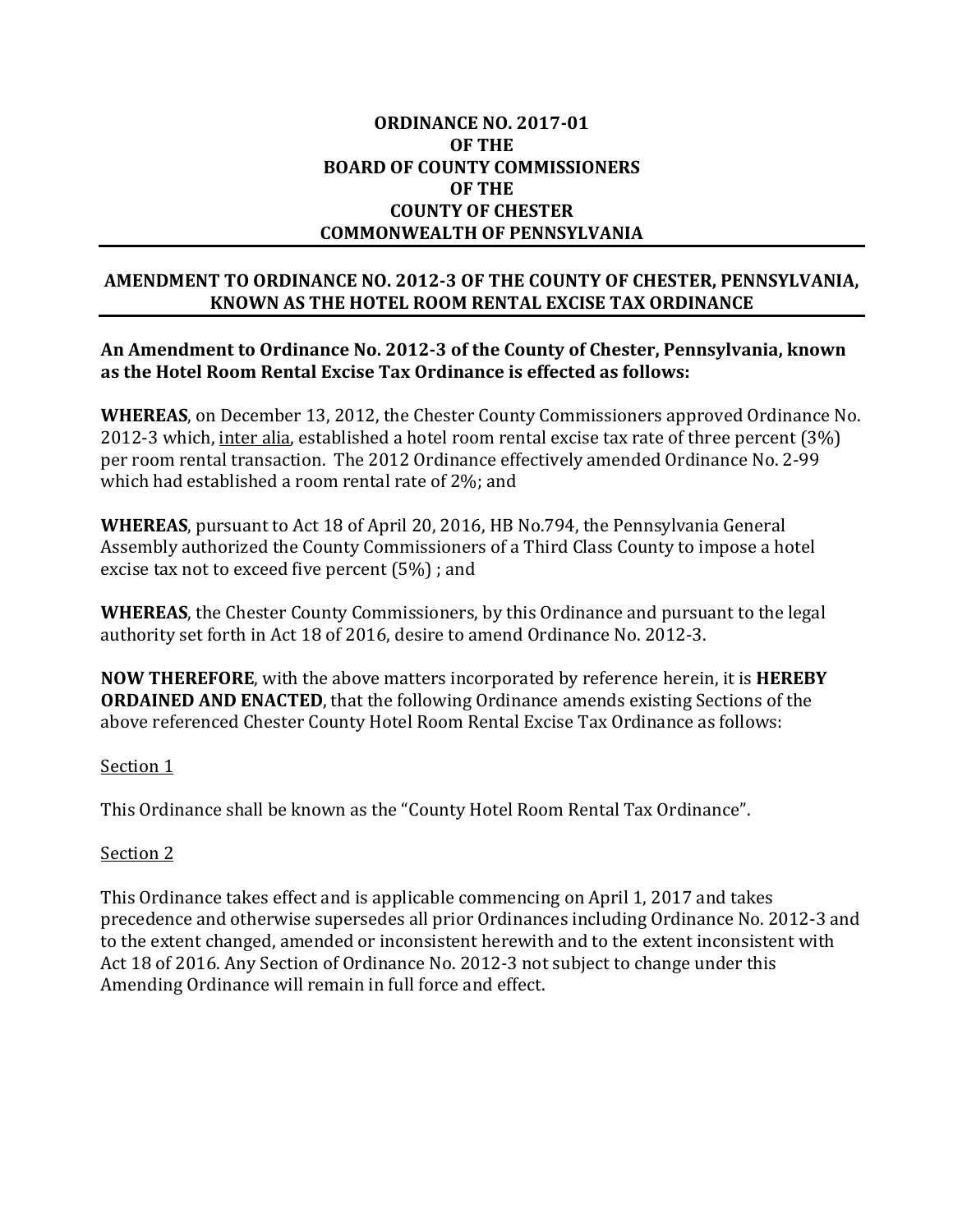### Section 3 – Definitions

The following words when used in this Ordinance shall have the meaning ascribed to them and are supplemental to existing definitions in Ordinance 2012-3 as set forth as follows:

## **"BED AND BREAKFAST OR HOMESTEAD".**

A public accommodation consisting of a private residence, which contains ten or fewer bedrooms, used for providing overnight accommodations to the public and in which breakfast is the only meal served and is included in the charge for the room.

# **"CABIN".**

A permanent structure with beds and running water that is located on a campground on state land or private property and is available to provide overnight lodging for consideration to persons seeking temporary accommodations. The term does not include a yurt or walled tent.

# **"HOTEL".**

A hotel, motel, inn, guesthouse, rooming house, bed and breakfast, homestead or other structure which holds itself out by any means, including advertising, license, registration with an innkeepers' group, convention listing association, travel publication or similar association or with a government agency, as being available to provide overnight lodging for consideration to persons seeking temporary accommodation; any place which advertises to the public at large or any segment thereof that it will provide beds, sanitary facilities or other space for a temporary period to members of the public at large; any place recognized as a hostel or any cabin. The term does not include any of the following:

- (1) A charitable institution.
- (2) A portion of a facility that is devoted to persons who have an established permanent residence.
- (3) A college or university student residence hall currently occupied by students enrolled in a degree program.
- (4) An educational or religious institution camp for children, including a camp registered under the Act of November 10, 1959 (P.O. 1400, No. 497), entitled "An Act Providing for the annual registration of organized camps for children, youth and adults; defining the duties of the Department of Health of the Commonwealth of Pennsylvania; and Prescribing Penalties."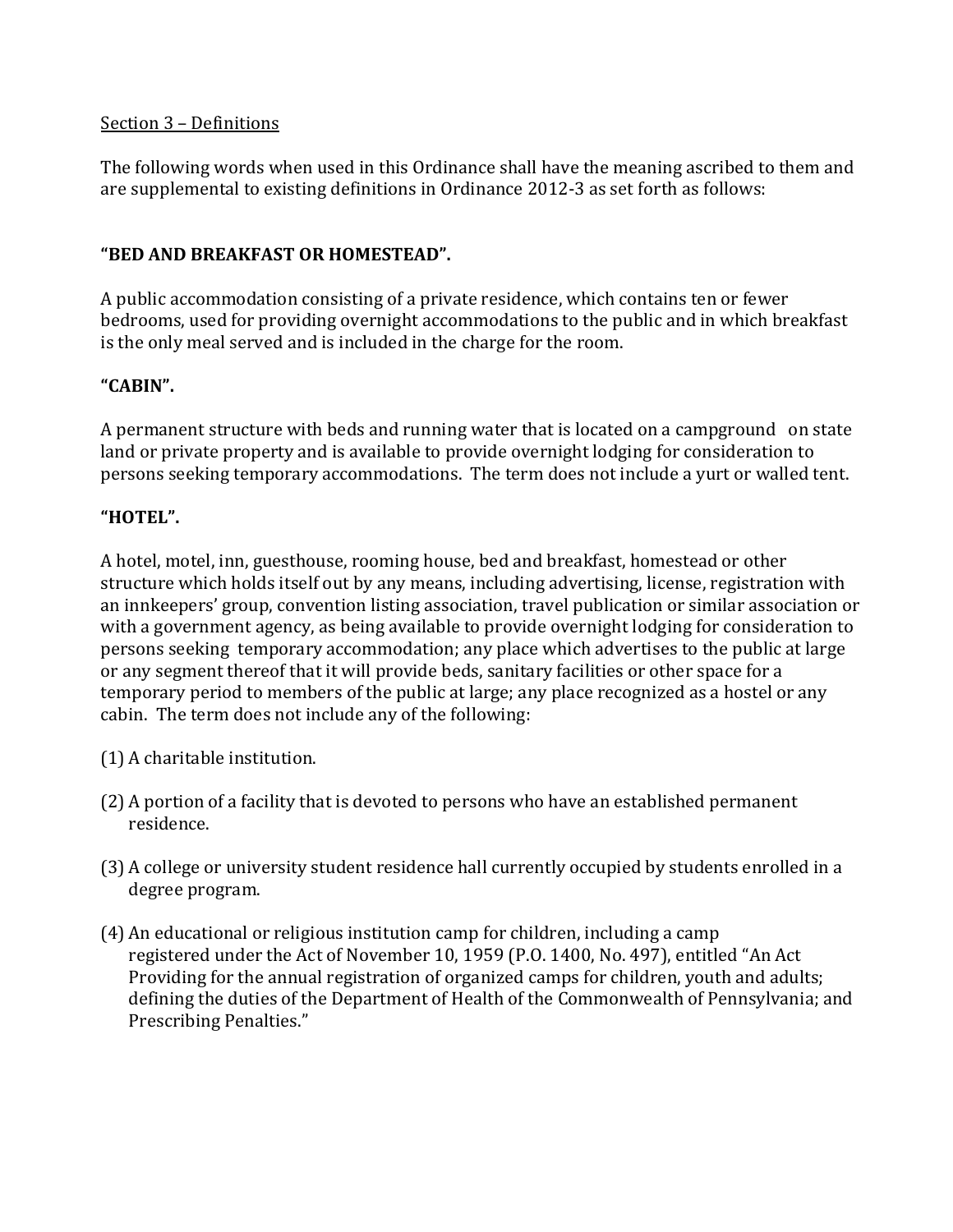(5) A Hospital.

(6) A Nursing Home.

(7) Any part of a campground that is not a cabin or permanent structure.

Section 4.

A tax of five percent (5%) is hereby imposed on the consideration received by each operator of a hotel (as defined herein and as defined in Act 18 of 2016) within Chester County from each transaction of renting a room or rooms to accommodate transients effective April 1, 2017.

#### Section 9 - Effective Date.

This Ordinance shall remain in effect commencing April 1, 2017 until the expiration of the enabling legislation, or any amendment thereof, or by appropriate action of the Chester County Board of Commissioners.

NOW THEREFORE, IT IS DULY ENACTED AND ORDAINED BY the Chester County Commissioners this \_\_\_\_\_day of February, 2017 in lawful session duly assembled.

COUNTY OF CHESTER COMMISSIONERS:

\_\_\_\_\_\_\_\_\_\_\_\_\_\_\_\_\_\_\_\_\_\_\_\_\_\_\_\_\_\_\_\_\_\_\_ Michelle Kichline, Chairman

\_\_\_\_\_\_\_\_\_\_\_\_\_\_\_\_\_\_\_\_\_\_\_\_\_\_\_\_\_\_\_\_\_\_\_ Kathi Cozzone, Commissioner

\_\_\_\_\_\_\_\_\_\_\_\_\_\_\_\_\_\_\_\_\_\_\_\_\_\_\_\_\_\_\_\_\_\_\_ Terence Farrell, Commissioner

ATTEST:

\_\_\_\_\_\_\_\_\_\_\_\_\_\_\_\_\_\_\_\_\_\_\_\_\_\_\_ Janelle Swab, Chief Clerk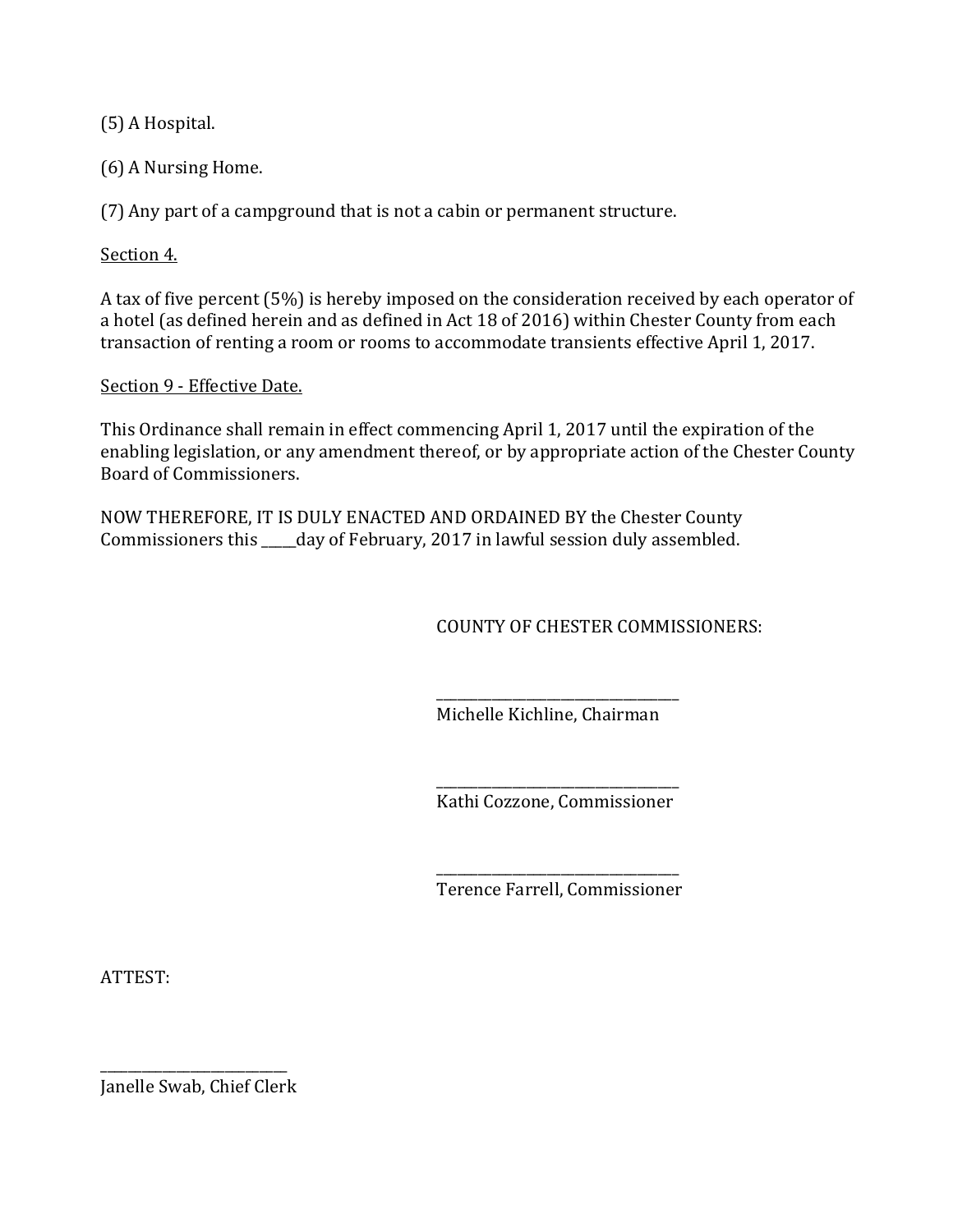| Managed by Dept of Procurement & General Services<br>Report ID: CC CMMSN<br>Set-ID: CCGOV |             | <b>County of Chester</b><br><b>COMMISSIONERS' CONTRACT AGENDA</b><br>DATE: 15-Feb-2017 |                          | Page 1 of 8<br>Run Date: 02/14/2017<br>Run Time: 10:50:23AM                                                                                                                                                                                                                                                                                                             |                                                                                                                                                                                                       |
|-------------------------------------------------------------------------------------------|-------------|----------------------------------------------------------------------------------------|--------------------------|-------------------------------------------------------------------------------------------------------------------------------------------------------------------------------------------------------------------------------------------------------------------------------------------------------------------------------------------------------------------------|-------------------------------------------------------------------------------------------------------------------------------------------------------------------------------------------------------|
| <b>Location</b>                                                                           | <b>Type</b> | <b>Amount S</b>                                                                        | <b>Term</b>              | <b>Description/Funding Percentage</b>                                                                                                                                                                                                                                                                                                                                   |                                                                                                                                                                                                       |
| <b>Children Youth and Families</b>                                                        |             |                                                                                        |                          |                                                                                                                                                                                                                                                                                                                                                                         |                                                                                                                                                                                                       |
| Vendor: Adelphoi Village<br>Contract ID: 0017626                                          | Contract    | 0.00                                                                                   | 07-01-2016<br>06-30-2018 | Services.<br>CO: 40%<br>ST: 55%                                                                                                                                                                                                                                                                                                                                         | This contract renews Residential Foster Care<br>FED: 5%                                                                                                                                               |
| Vendor: Bethany Christian Services<br>Contract ID: 0017635                                | Contract    | 0.00                                                                                   | 07-01-2016<br>06-30-2017 | Services.<br>CO: 20%<br>ST: 75%                                                                                                                                                                                                                                                                                                                                         | This contract renews Residential Foster Care<br>FED: 5%                                                                                                                                               |
| <b>Community Development</b>                                                              |             |                                                                                        |                          |                                                                                                                                                                                                                                                                                                                                                                         |                                                                                                                                                                                                       |
| Vendor: Holcomb Associates, Inc.<br>Contract ID: 0014932                                  | Amendment   | 237,652.00                                                                             | 01-01-2017<br>12-31-2017 | Amendment #4: This amendment provides<br>additional funding and extends the contract<br>term for an additional one (1) year period<br>affordable housing with intensive support<br>ages 18 to 26 years and of adult consumers<br>disorders. The cost associated with this<br>Business Plan Housing and Community<br>Support Services activity.<br>ST: 100%<br>$CO: 0\%$ | services transition age youth (TAY) consumers<br>with serious mental illness and co-occurring<br>amendment is funded by the HealthChoices<br>Reinvestment Program. This supports Strategic<br>FED: 0% |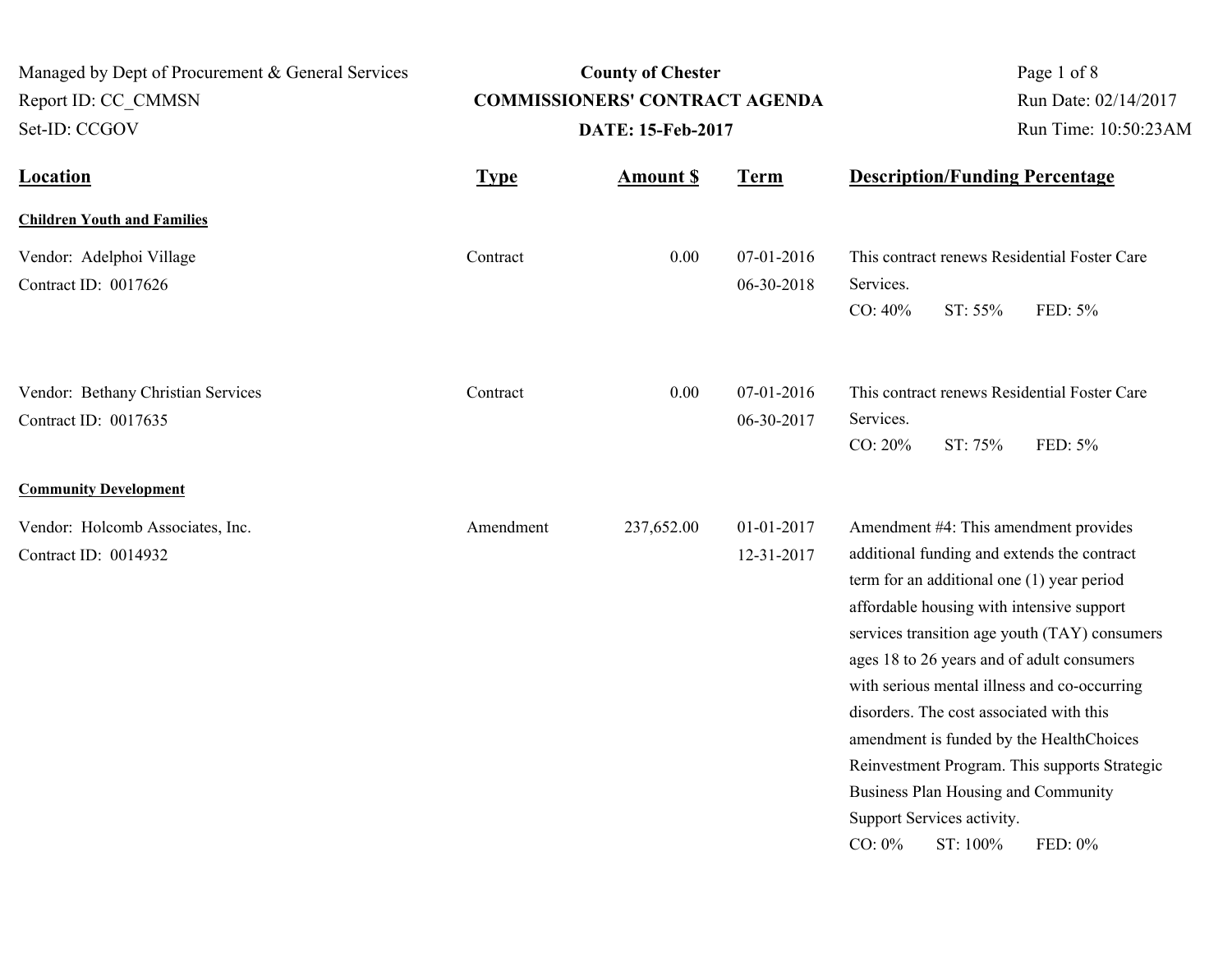| Managed by Dept of Procurement & General Services                 |             | <b>County of Chester</b>              | Page 2 of 8              |                                                                                                                                                                                                                                                                                                                                     |  |
|-------------------------------------------------------------------|-------------|---------------------------------------|--------------------------|-------------------------------------------------------------------------------------------------------------------------------------------------------------------------------------------------------------------------------------------------------------------------------------------------------------------------------------|--|
| Report ID: CC CMMSN                                               |             | <b>COMMISSIONERS' CONTRACT AGENDA</b> | Run Date: 02/14/2017     |                                                                                                                                                                                                                                                                                                                                     |  |
| Set-ID: CCGOV                                                     |             | DATE: 15-Feb-2017                     | Run Time: 10:50:23AM     |                                                                                                                                                                                                                                                                                                                                     |  |
| <b>Location</b>                                                   | <b>Type</b> | <b>Amount S</b>                       | <b>Term</b>              | <b>Description/Funding Percentage</b>                                                                                                                                                                                                                                                                                               |  |
| <b>Community Development</b>                                      |             |                                       |                          |                                                                                                                                                                                                                                                                                                                                     |  |
| Vendor: Carroll Engineering Corporation<br>Contract ID: 0016485   | Amendment   | 20,000.00                             | 05-01-2015<br>12-31-2017 | Amendment #1: This amendment provides<br>additional funding for Engineering Services.<br>The cost associated with this amendment is<br>funded by the Community Development Block<br>Grant. This supports Strategic Business Plan<br>Home Construction and Community<br>Revitalization activity.<br>$CO: 0\%$<br>ST: 0%<br>FED: 100% |  |
| Vendor: Good Neighbors, Inc.<br>Contract ID: 0017632              | Contract    | 30,000.00                             | 01-01-2017<br>12-31-2017 | This contract provides funding for the 2017<br>Home Repairs Program for eligible residents.<br>The cost associated with this contract is funded<br>by the Housing Trust Program. This supports<br>Strategic Business Plan Construction and<br>Community Revitalization activity.<br>CO: 100%<br>ST: 0%<br>FED: 0%                   |  |
| <b>Coroners Office</b>                                            |             |                                       |                          |                                                                                                                                                                                                                                                                                                                                     |  |
| Vendor: Quincy Technology Solutions, Inc.<br>Contract ID: 0017636 | Contract    | 42,790.00                             | 02-15-2017<br>12-31-2018 | This contract provides for a Forensic<br>Information Management System.<br>ST: 0%<br>CO: 100%<br>FED: 0%                                                                                                                                                                                                                            |  |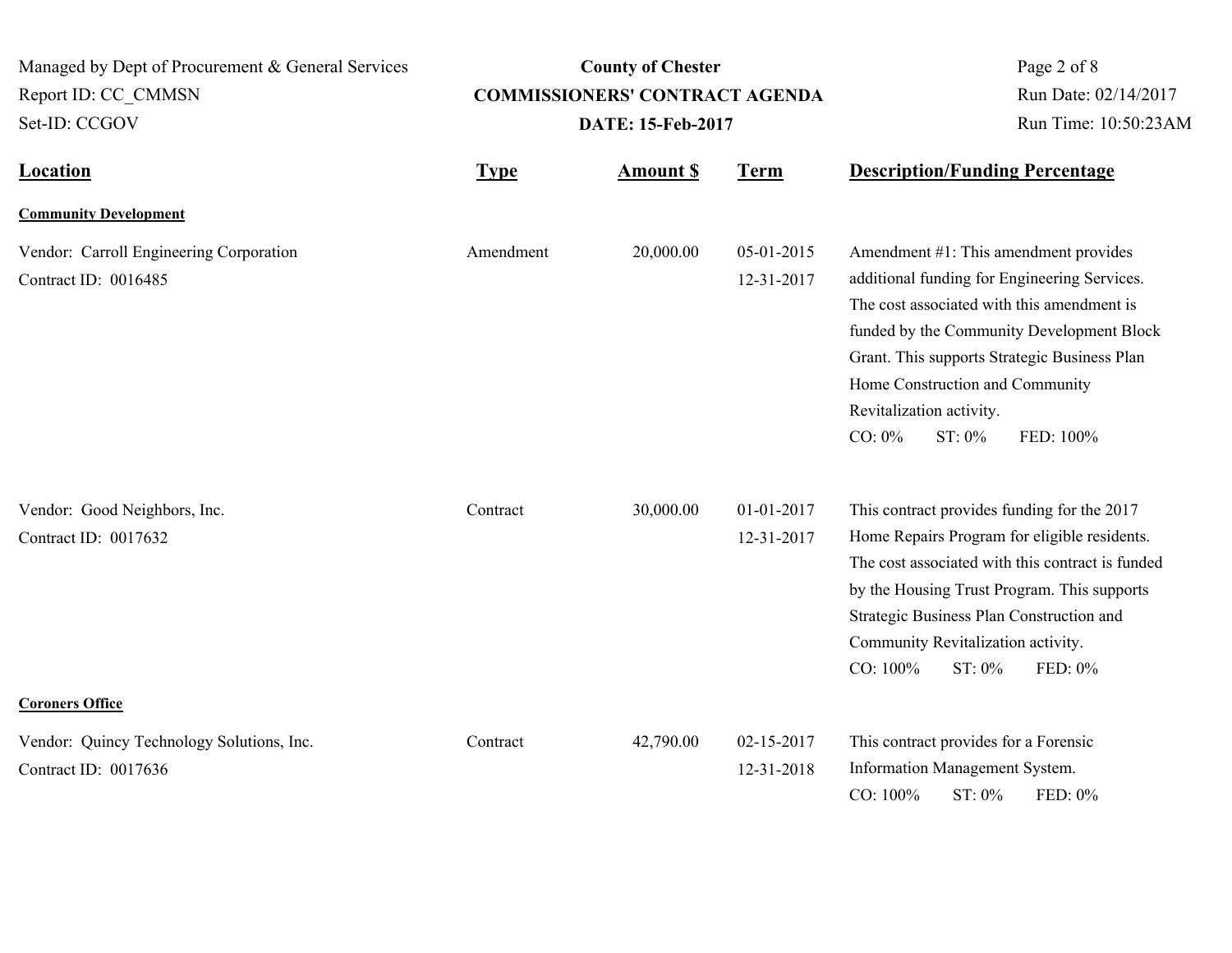| Managed by Dept of Procurement & General Services<br>Report ID: CC CMMSN<br>Set-ID: CCGOV |             | <b>County of Chester</b><br><b>COMMISSIONERS' CONTRACT AGENDA</b><br>DATE: 15-Feb-2017 | Page 3 of 8<br>Run Date: 02/14/2017<br>Run Time: 10:50:23AM |                                                                                                                                                                                                                                                                                                                |
|-------------------------------------------------------------------------------------------|-------------|----------------------------------------------------------------------------------------|-------------------------------------------------------------|----------------------------------------------------------------------------------------------------------------------------------------------------------------------------------------------------------------------------------------------------------------------------------------------------------------|
| Location                                                                                  | <b>Type</b> | <b>Amount \$</b>                                                                       | <b>Term</b>                                                 | <b>Description/Funding Percentage</b>                                                                                                                                                                                                                                                                          |
| <b>Drug and Alcohol Services</b>                                                          |             |                                                                                        |                                                             |                                                                                                                                                                                                                                                                                                                |
| Vendor: Main Line Behavioral Health Affiliates<br>Contract ID: 0017171                    | Amendment   | 430.00                                                                                 | 01-01-2017<br>06-30-2018                                    | Amendment #1: This amendment provides<br>additional funding for Outpatient, Intensive<br>Outpatient and Case Management<br>Screening/Assessment Services. Other<br>Funding: DUI/Act 198=1%.<br>$CO: 4\%$<br>ST: 43%<br>FED: 52%                                                                                |
| <b>Emergency Services</b>                                                                 |             |                                                                                        |                                                             |                                                                                                                                                                                                                                                                                                                |
| Vendor: Crown Atlantic Company, LLC<br>Contract ID: 0017533                               | Amendment   | 0.00                                                                                   | 09-01-2016<br>08-31-2036                                    | Amendment #1: This amendment revises the<br>legal description language for the Tower Lease<br>Agreement at the Downingtown site.<br>$CO: 0\%$<br>ST: 0%<br>FED: 0%                                                                                                                                             |
| Vendor: PulsePoint Foundation<br>Contract ID: 0017637                                     | Contract    | 23,000.00                                                                              | 02-15-2017<br><b>OPEN</b>                                   | This contract provides for a smart phone<br>application to allow first responders and<br>residents to easily connect to the Pulse Point<br>registry for emergency assistance with<br>cardiopulmonary resuscitation (CPR) and<br>automated external defibrillator (AED) needs.<br>ST: 67%<br>FED: 0%<br>CO: 33% |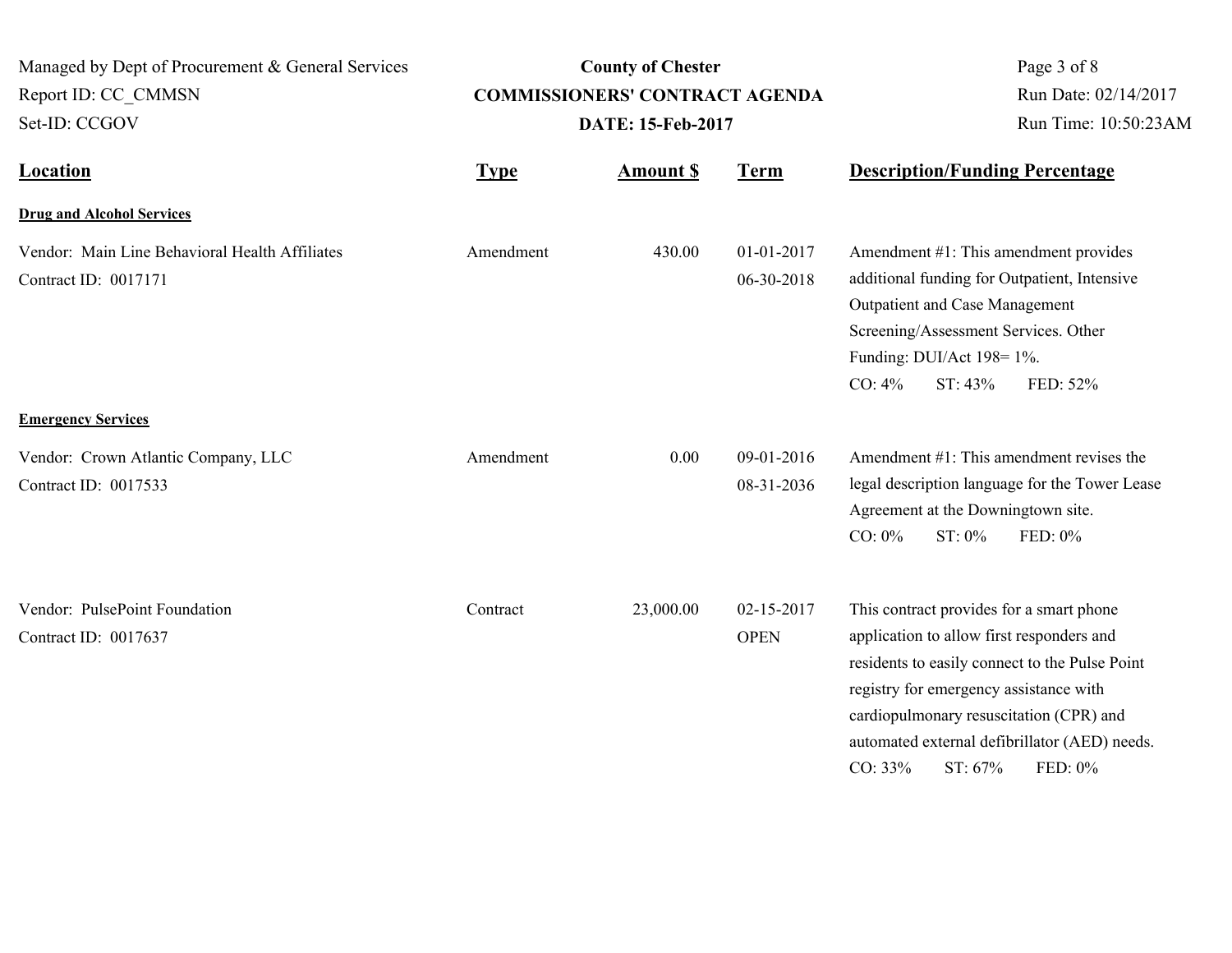| Managed by Dept of Procurement & General Services<br>Report ID: CC_CMMSN             |             | <b>County of Chester</b><br><b>COMMISSIONERS' CONTRACT AGENDA</b> | Page 4 of 8<br>Run Date: 02/14/2017 |                                                                                                                                                                                                                                                                                                                                                     |  |
|--------------------------------------------------------------------------------------|-------------|-------------------------------------------------------------------|-------------------------------------|-----------------------------------------------------------------------------------------------------------------------------------------------------------------------------------------------------------------------------------------------------------------------------------------------------------------------------------------------------|--|
| Set-ID: CCGOV                                                                        |             | DATE: 15-Feb-2017                                                 |                                     | Run Time: 10:50:23AM                                                                                                                                                                                                                                                                                                                                |  |
| <b>Location</b>                                                                      | <b>Type</b> | <b>Amount \$</b>                                                  | <b>Term</b>                         | <b>Description/Funding Percentage</b>                                                                                                                                                                                                                                                                                                               |  |
| <b>Emergency Services</b>                                                            |             |                                                                   |                                     |                                                                                                                                                                                                                                                                                                                                                     |  |
| Vendor: Sprint Spectrum L.P.<br>Contract ID: 0017641<br><b>Facilities Management</b> | Contract    | 0.00                                                              | 03-01-2017<br>02-28-2032            | This lease agreement will compensate the<br>County \$25,000.00 to offset construction of the<br>Spring Valley Tower plus annual rent of<br>\$30,000.00 increasing of 3% per year for the<br>initial five (5) year term. This is a revenue<br>contract.<br>FED: 0%<br>$CO: 0\%$<br>$ST: 0\%$                                                         |  |
| Vendor: Bursich Associates, Inc.<br>Contract ID: 0015559                             | Amendment   | 25,000.00                                                         | 01-30-2017<br>01-29-2018            | Amendment #4: This amendment extends the<br>contract term for an additional one (1) year<br>period for Architectural and Engineering<br>Consulting Services on an as-needed basis.<br>Payment for Design Services will be through<br>individual capital project budgets and not<br>exceed \$25,000.00 per year.<br>CO: 100%<br>FED: 0%<br>$ST: 0\%$ |  |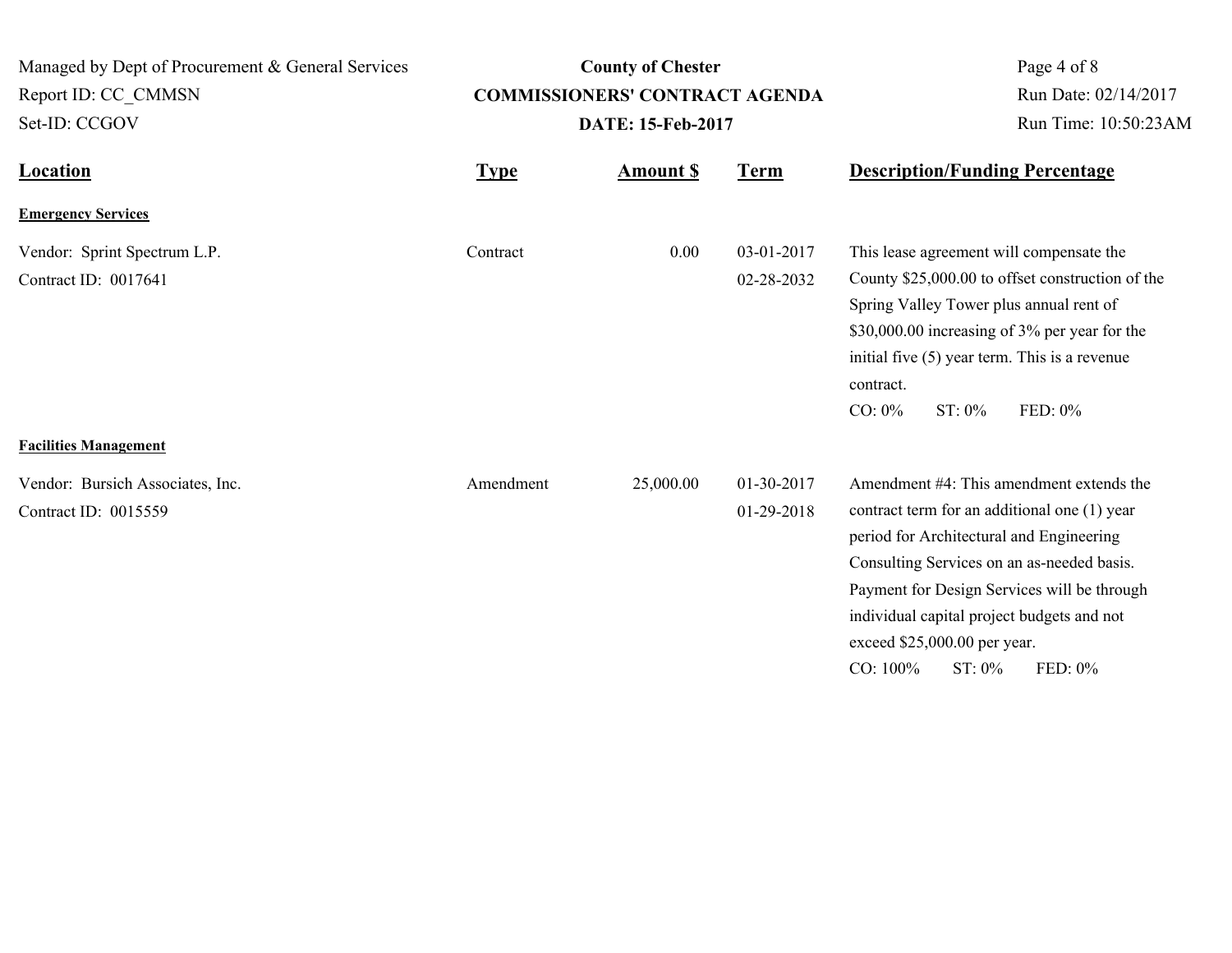**Location Type Type** *Amount \$* **Term Description/Funding Percentage County of Chester COMMISSIONERS' CONTRACT AGENDA** Managed by Dept of Procurement & General Services Set-ID: CCGOV Report ID: CC\_CMMSN Page 5 of 8 **Amount \$ DATE: 15-Feb-2017** Run Date: 02/14/2017 Run Time: 10:50:23AM **Facilities Management** Vendor: Constellation NewEnergy, Inc. <br>
Amendment 3,856,689.00 02-15-2017 Contract ID: 0016289 01-28-2030 Amendment #2: This amendment provides for Phase 3 of the Guaranteed Energy Savings Contract. The work involves improvements to Pocopson Home's kitchen and laundry room HVAC system as well as electrical distribution equipment upgrades throughout Pocopson's West Wing and Jones buildings. The Government Services Center will have all the original lighting control panels replaced. CO: 100% ST: 0% FED: 0% Amendment Vendor: Franklin Flooring, Inc. 6,171.00 02-15-2017 Contract ID: 0017503 Amendment #1: This amendment provides for carpet replacement at the Exton Library in the UNTIL Amendment

Childrens Section Offices.

**COMPLETE** 

CO: 100% ST: 0% FED: 0%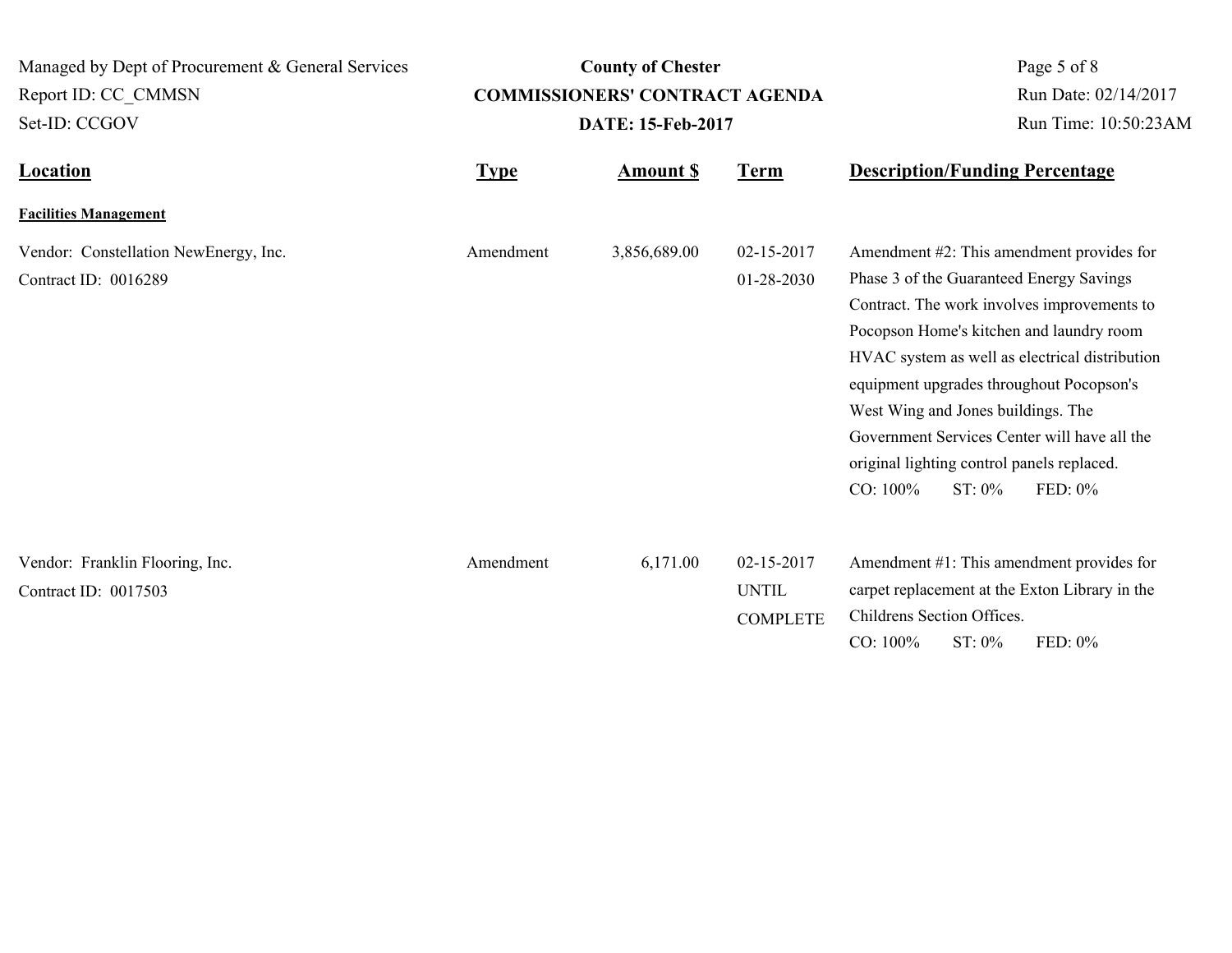| Managed by Dept of Procurement & General Services      |             | <b>County of Chester</b>              | Page 6 of 8                                   |                                                                                                                                                                                                                                                                                                           |  |
|--------------------------------------------------------|-------------|---------------------------------------|-----------------------------------------------|-----------------------------------------------------------------------------------------------------------------------------------------------------------------------------------------------------------------------------------------------------------------------------------------------------------|--|
| Report ID: CC CMMSN                                    |             | <b>COMMISSIONERS' CONTRACT AGENDA</b> |                                               | Run Date: 02/14/2017                                                                                                                                                                                                                                                                                      |  |
| Set-ID: CCGOV                                          |             | DATE: 15-Feb-2017                     |                                               | Run Time: 10:50:23AM                                                                                                                                                                                                                                                                                      |  |
| <b>Location</b>                                        | <b>Type</b> | <b>Amount S</b>                       | <b>Term</b>                                   | <b>Description/Funding Percentage</b>                                                                                                                                                                                                                                                                     |  |
| <b>Facilities Management</b>                           |             |                                       |                                               |                                                                                                                                                                                                                                                                                                           |  |
| Vendor: MKSD, LLC<br>Contract ID: 0017629              | Contract    | 25,600.00                             | 02-02-2017<br><b>UNTIL</b><br><b>COMPLETE</b> | This contract provides Architectural Services<br>to convert the existing cafeteria space at the<br>Government Services Center into a conference<br>facility with an employee nourishment center.<br>This contract is a result of Request For<br>Proposal #1610-02.<br>$CO: 100\%$<br>FED: 0%<br>$ST: 0\%$ |  |
| Vendor: CM3 Building Solutions<br>Contract ID: 0017634 | Contract    | 219,690.00                            | 02-15-2017<br>12-31-2017                      | This contract provides for a Building<br>Automation System upgrade required due to<br>changes in Internet Support at the Justice<br>Center, Historic Courthouse, Government<br>Services Center, Prison, Youth Center and<br>Work Release Facility.<br>CO: 100%<br>FED: 0%<br>ST: 0%                       |  |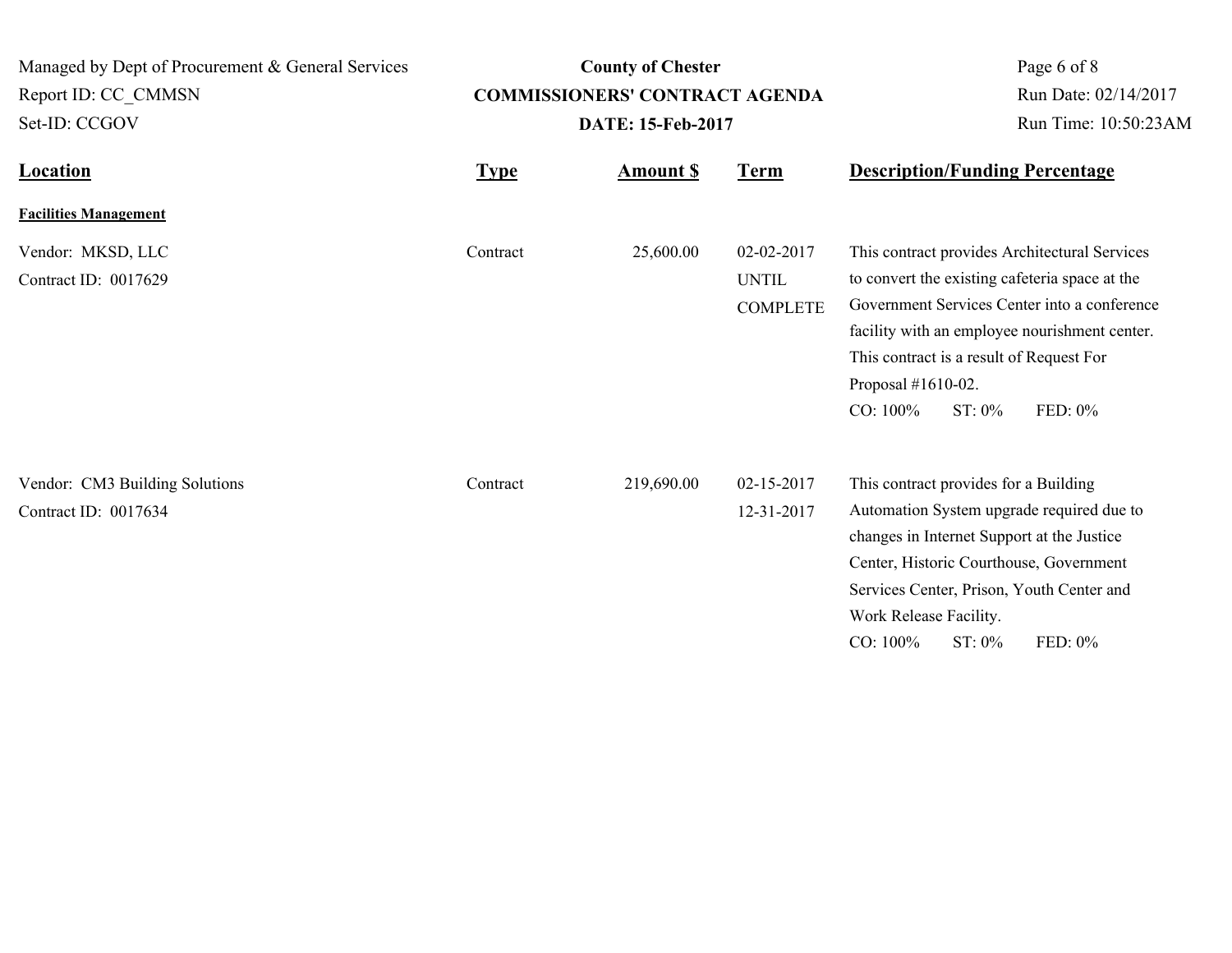| Managed by Dept of Procurement & General Services<br>Report ID: CC CMMSN<br>Set-ID: CCGOV |             | <b>County of Chester</b><br><b>COMMISSIONERS' CONTRACT AGENDA</b><br>DATE: 15-Feb-2017 | Page 7 of 8<br>Run Date: 02/14/2017<br>Run Time: 10:50:23AM |                                                                                                                                                                                                                                                                                                                                      |
|-------------------------------------------------------------------------------------------|-------------|----------------------------------------------------------------------------------------|-------------------------------------------------------------|--------------------------------------------------------------------------------------------------------------------------------------------------------------------------------------------------------------------------------------------------------------------------------------------------------------------------------------|
| <b>Location</b>                                                                           | <b>Type</b> | <b>Amount \$</b>                                                                       | <b>Term</b>                                                 | <b>Description/Funding Percentage</b>                                                                                                                                                                                                                                                                                                |
| <b>Facilities Management</b>                                                              |             |                                                                                        |                                                             |                                                                                                                                                                                                                                                                                                                                      |
| Vendor: Peco Energy Company<br>Contract ID: 0017638                                       | Contract    | 0.00                                                                                   | 02-14-2017<br><b>UNTIL</b><br><b>COMPLETE</b>               | This utility agreement will compensate the<br>County \$25,890.00 for construction and<br>installation of certain utility facilities as<br>requested by PECO during replacement of<br>Bridge #289, located on State Street over<br>Indian Creek in Avondale Borough. This is a<br>revenue contract.<br>FED: 0%<br>$CO: 0\%$<br>ST: 0% |
| <b>Human Resources</b>                                                                    |             |                                                                                        |                                                             |                                                                                                                                                                                                                                                                                                                                      |
| Vendor: General Healthcare Resources, Inc.<br>Contract ID: 0010171                        | Amendment   | 0.00                                                                                   | 02-01-2017<br><b>OPEN</b>                                   | Amendment #1: This amendment provides<br>Temporary Staffing Services to supply Nursing<br>and Social Workers as requested by the Health<br>Department on an as needed basis.<br>CO: 100%<br>ST: 0%<br>FED: 0%                                                                                                                        |
| Vendor: Delta-T Group, Inc.<br>Contract ID: 0017628                                       | Contract    | 0.00                                                                                   | 03-23-2017<br>03-22-2018                                    | This contract provides Temporary Staffing<br>Services to supply qualified temporary<br>employees as requested by the Human Services<br>Department.<br>$CO: 100\%$<br>ST: 0%<br>FED: 0%                                                                                                                                               |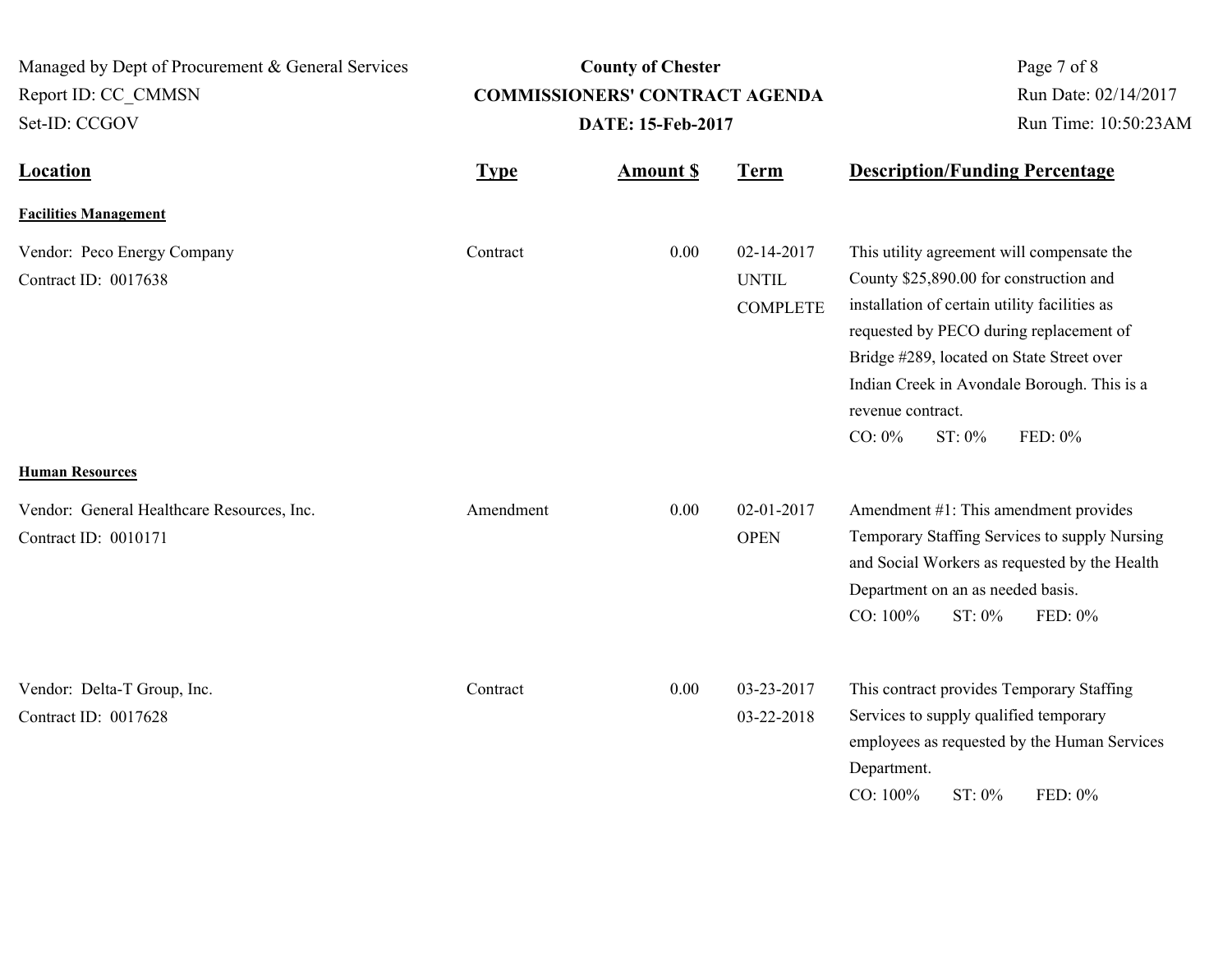**Location Type Type** *Amount \$* **Term Description/Funding Percentage County of Chester COMMISSIONERS' CONTRACT AGENDA** Managed by Dept of Procurement & General Services Set-ID: CCGOV Report ID: CC\_CMMSN Page 8 of 8 **Amount \$ DATE: 15-Feb-2017** Run Date: 02/14/2017 Run Time: 10:50:23AM **Planning Commission** Vendor: East Brandywine Township Contract 35,000.00 02-01-2017 Contract ID: 0017633 01-31-2019 This contract provides funding for the Vision Partnership Program – East and West Brandywine Townships' Bicycle and Pedestrian Facilities Plan. The total project cost is \$50,000.00. County funding is \$35,000.00 (70%). Other funding: East Brandywine Township \$7,000.00 (14%), West Brandywine Township \$7,000.00 (14%) and Uwchlan Township \$1,000.00 (2%). CO: 70% ST: 0% FED: 0% Contract **Public Health Admin** Vendor: Public Health Foundation 25,500.00 01-01-2017 Contract ID: 0017630 06-16-2017 This contract provides for a Quality Improvement Plan to guide the County's continuous efforts to achieve measurable improvements in the populations' health. CO: 0% ST: 0% FED: 100% **Contract** 

Number of Contracts: 20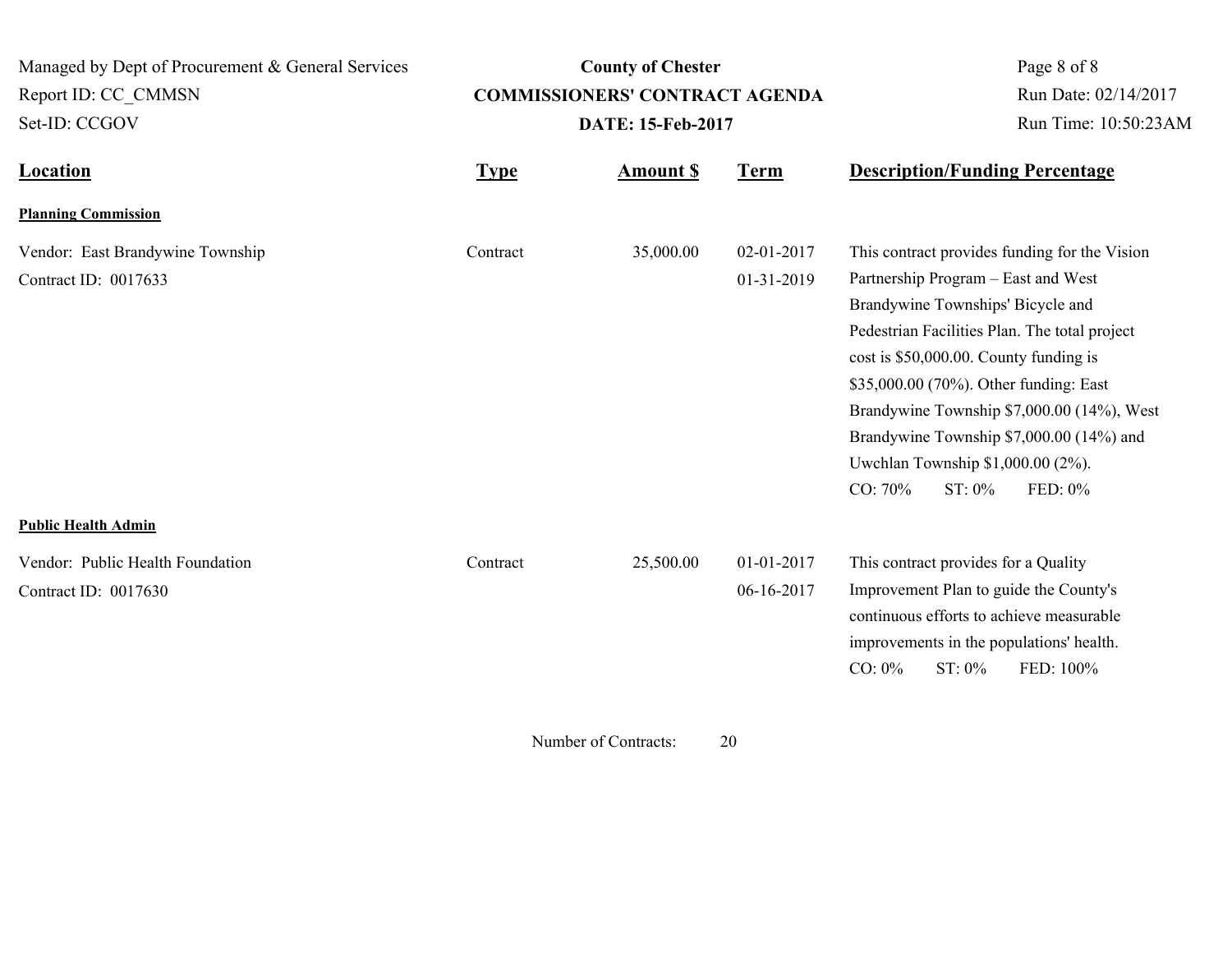#### **AGENDA ITEMS - GRANTS February 15, 2017**

| <b>DEPARTMENT / FUND</b>                                                                             | <b>AWARD</b> | <b>TERM</b>              | <b>DESCRIPTION</b>                                                                                                                                           |
|------------------------------------------------------------------------------------------------------|--------------|--------------------------|--------------------------------------------------------------------------------------------------------------------------------------------------------------|
| <b>Community Development</b>                                                                         |              |                          |                                                                                                                                                              |
| PA Dept. of Labor & Industry<br>Contract Award - New<br>116-490000-332212-48400006-4900005-FY2016    | \$323,000    | 01/01/2017<br>06/30/2018 | PA Dept. of Labor & Industry - Strategic Initiative<br>(PY - 2016 funds)<br>No New Positions - No County Match<br>State Funding = $$323,000$                 |
| <b>District Attorney</b>                                                                             |              |                          |                                                                                                                                                              |
| <b>PA District Attorneys Institute</b><br>Contract Award - New<br>001-129000-331207-12100500-1290001 | \$6,158      |                          | 01/30/2017 Child Abuse Unit Training<br>09/01/2017 No New Positions - No County Match<br>Federal Funding = $$6,158$                                          |
| <b>Emergency Services</b>                                                                            |              |                          |                                                                                                                                                              |
| PA Emergency Management Agency<br>Renewal - Application<br>001-251300-331231-14200700-2510003-FY2016 | \$131,073    | 10/01/2016<br>09/30/2017 | Emergency Management Performance Grant (EMPG)<br>No New Positions<br>Federal Funding $= $131,073$<br>County Match = $$131,073$<br>Total Funding = $$262,146$ |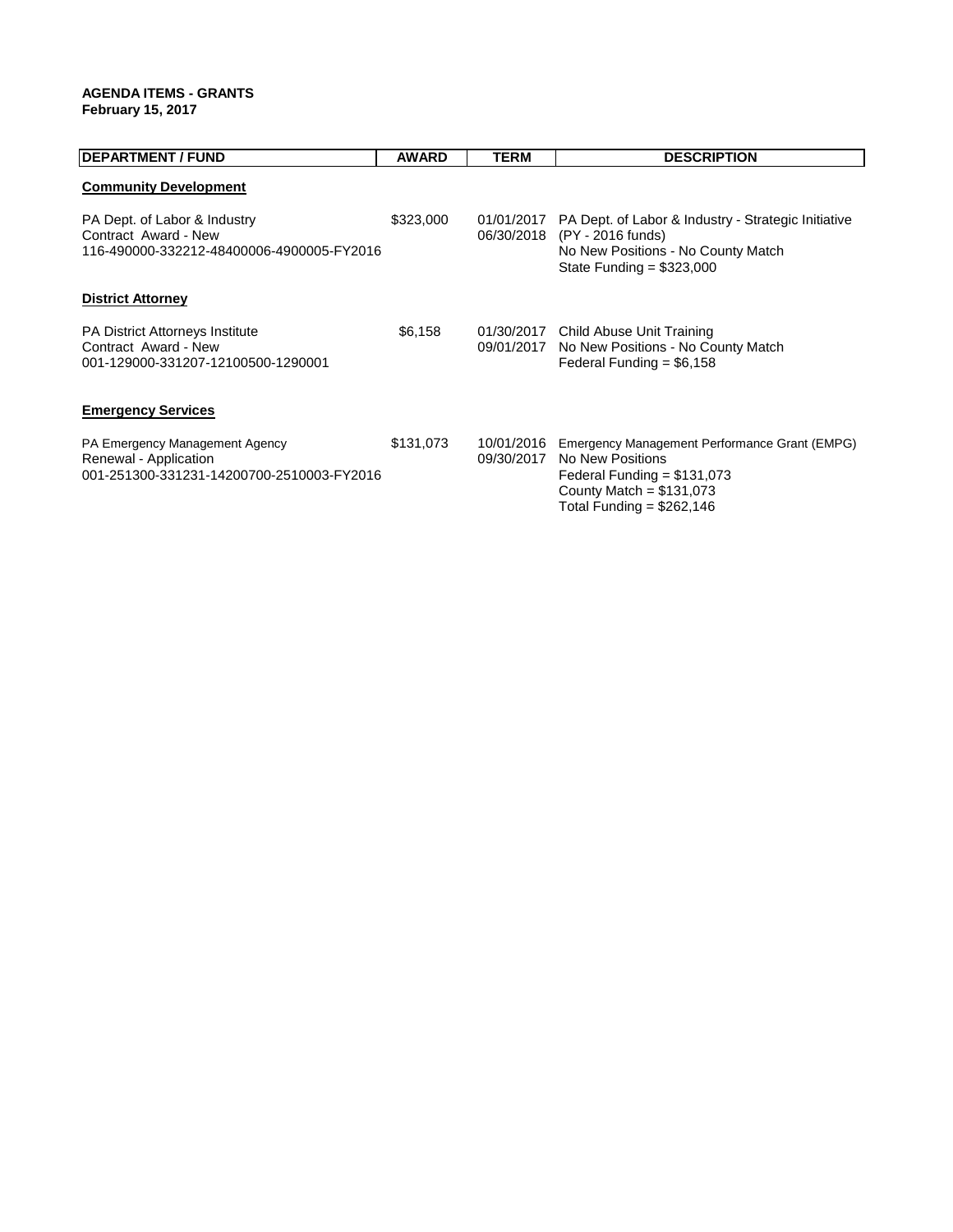February 15, 2017 Page 1

 COUNTY OF CHESTER Board of Commissioners Human Resources Agenda Meeting Date - 02/15/2017

\_\_\_\_\_\_\_\_\_\_\_\_\_\_\_\_\_\_\_\_\_\_\_\_\_\_\_\_\_\_\_\_\_\_\_\_\_\_\_\_\_\_\_\_\_\_\_\_\_\_\_\_\_\_\_\_\_\_\_\_\_\_\_\_\_\_\_\_\_\_\_\_\_\_\_\_\_\_\_\_

#### Hires and Rehires

1. Employee Agatsiotis,Michael A Department : 453205 - Chester County Youth Center Job : 806210 - Youth Center Officer Salary Grade : Compensation :  $\zeta$  13.75(H) Effective Date : 02/20/2017 2. Employee : Arnold, Kelly E Department : 462100 - Pocopson Resident Activities Job : 351649 - Activity Aide (PT) Salary Grade : Compensation :  $\zeta$  13.36(H) Effective Date : 02/20/2017 3. Employee : Conlin,Patrick W Department : 588500 - Parks Springton Manor Job : 808102 - PT Ranger Salary Grade : Compensation :  $\zeta$  12.12(H) Effective Date : 03/13/2017 4. Employee : Hartley,Matthew S Department : 588500 - Parks Springton Manor Job : 808102 - PT Ranger Salary Grade : Compensation :  $\sin 12.12$  (H) Effective Date : 03/13/2017 5. Employee : Lewis,Barbara J Department : 461210 - Pocopson Nursing Care Job : 040262 - LPN Salary Grade : N08 Compensation :  $$ 45,800.95(A)$ Effective Date : 02/20/2017 6. Employee : Lindsay,Imani I Department : 461212 - Pocopson Casual P/T Pool Job : 351650 - Resident Services Technician Salary Grade : 91  $\texttt{Compensation}$  :  $\zeta$  9.32(H) Effective Date : 02/20/2017 7. Employee : Luna,Nancy L Department : 461210 - Pocopson Nursing Care Job : 040262 - LPN Salary Grade : N08 Salary Grade :  $N08$ <br>Compensation :  $$45,800.95(A)$ Effective Date : 02/20/2017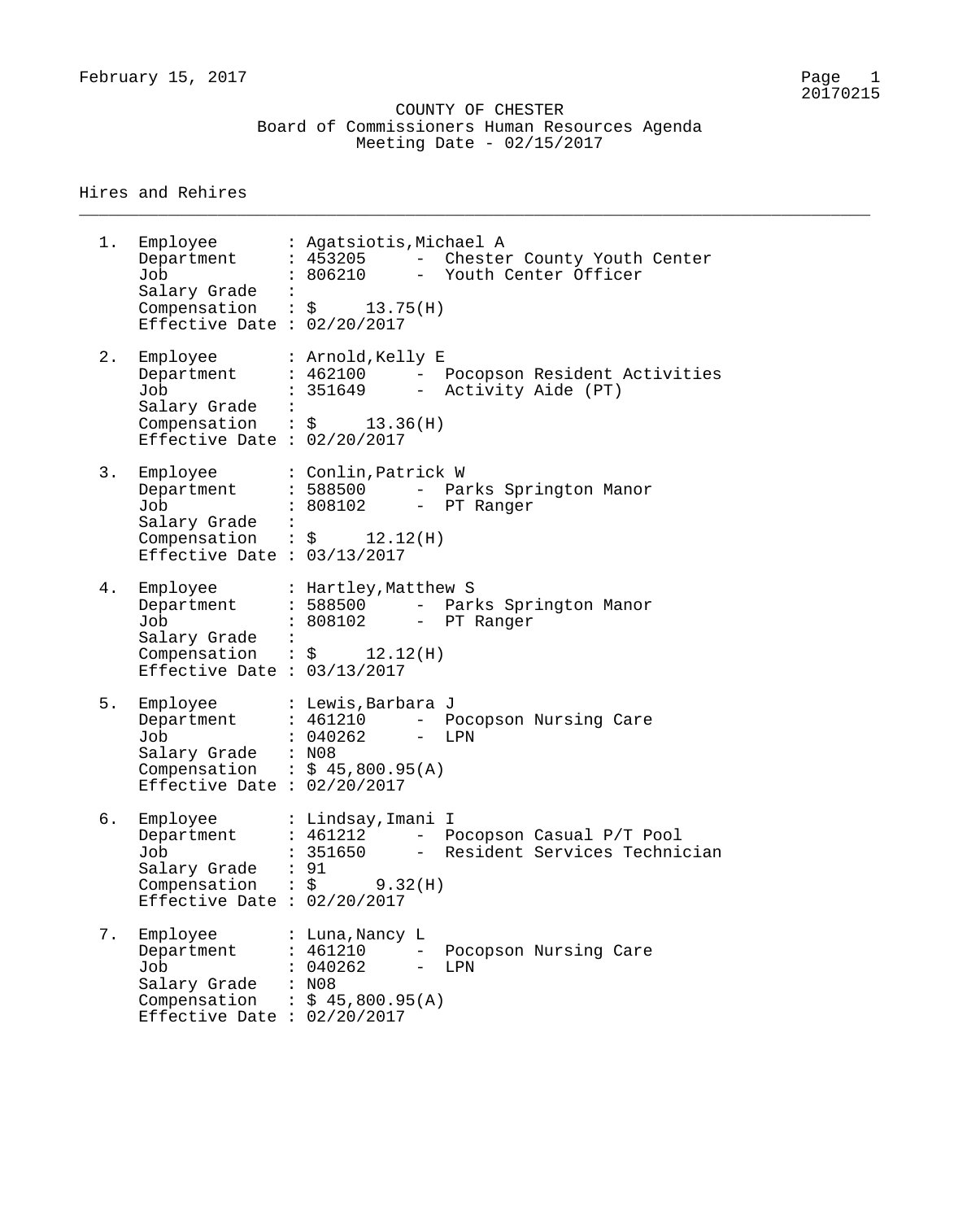\_\_\_\_\_\_\_\_\_\_\_\_\_\_\_\_\_\_\_\_\_\_\_\_\_\_\_\_\_\_\_\_\_\_\_\_\_\_\_\_\_\_\_\_\_\_\_\_\_\_\_\_\_\_\_\_\_\_\_\_\_\_\_\_\_\_\_\_\_\_\_\_\_\_\_\_\_\_\_\_

#### Hires and Rehires

| 8.  | Employee<br>Job<br>Salary Grade : 91<br>Compensation : $\zeta$ 9.32(H)<br>Effective Date : $02/20/2017$                         | : Moreno, Patricia L<br>Department : 461212 - Pocopson Casual P/T Pool<br>: 351650 - Resident Services Technician               |
|-----|---------------------------------------------------------------------------------------------------------------------------------|---------------------------------------------------------------------------------------------------------------------------------|
| 9.  | Employee<br>Department<br>Job<br>Salary Grade :<br>Compensation : $\frac{1}{5}$ 10.50(H)<br>Effective Date : $02/27/2017$       | : Morgan, Alison M<br>: 095000 - Archives & Record Services<br>: 801060 - General Clerk                                         |
| 10. | Employee<br>Department : 461210<br>Job<br>Salary Grade : N01<br>Compensation : $$26,055.90(A)$<br>Effective Date : $02/20/2017$ | : Moss, Caleshia D<br>- Pocopson Nursing Care<br>: 041420 - Nurse Aide                                                          |
| 11. | Employee<br>Department<br>Job<br>Salary Grade :<br>Compensation : $\frac{15.00(H)}{15.00(H)}$<br>Effective Date : $02/21/2017$  | : Poole-Gulick, Jesse<br>$: 128000$ -<br>Coroner<br>: 220342 - Coroner's Investigator-PT                                        |
| 12. | Employee<br>Department<br>Job<br>Salary Grade : E02<br>Compensation : $$38,540.32(A)$<br>Effective Date : 03/06/2017            | : Price, Susan V<br>: 097000 - Veterans' Affairs<br>: 030428 - Veterans' Service Officer                                        |
| 13. | Employee<br>Department<br>Job<br>Salary Grade<br>Compensation : $$ 10.68(H)$<br>Effective Date : $02/20/2017$                   | : Roten, Shadasia A<br>: 465100<br>- Pocopson Food & Dietary<br>351670<br>Dietary Aide                                          |
| 14. | Employee<br>Department<br>Job<br>Salary Grade<br>Compensation<br>Effective Date : $02/21/2017$<br>Comment                       | : Sapp, David Alex<br>: 131000<br>Prothonotary<br>$ -$<br>801060<br>- General Clerk<br>$\frac{15.00(H)}{}$<br>Temp end 12/31/17 |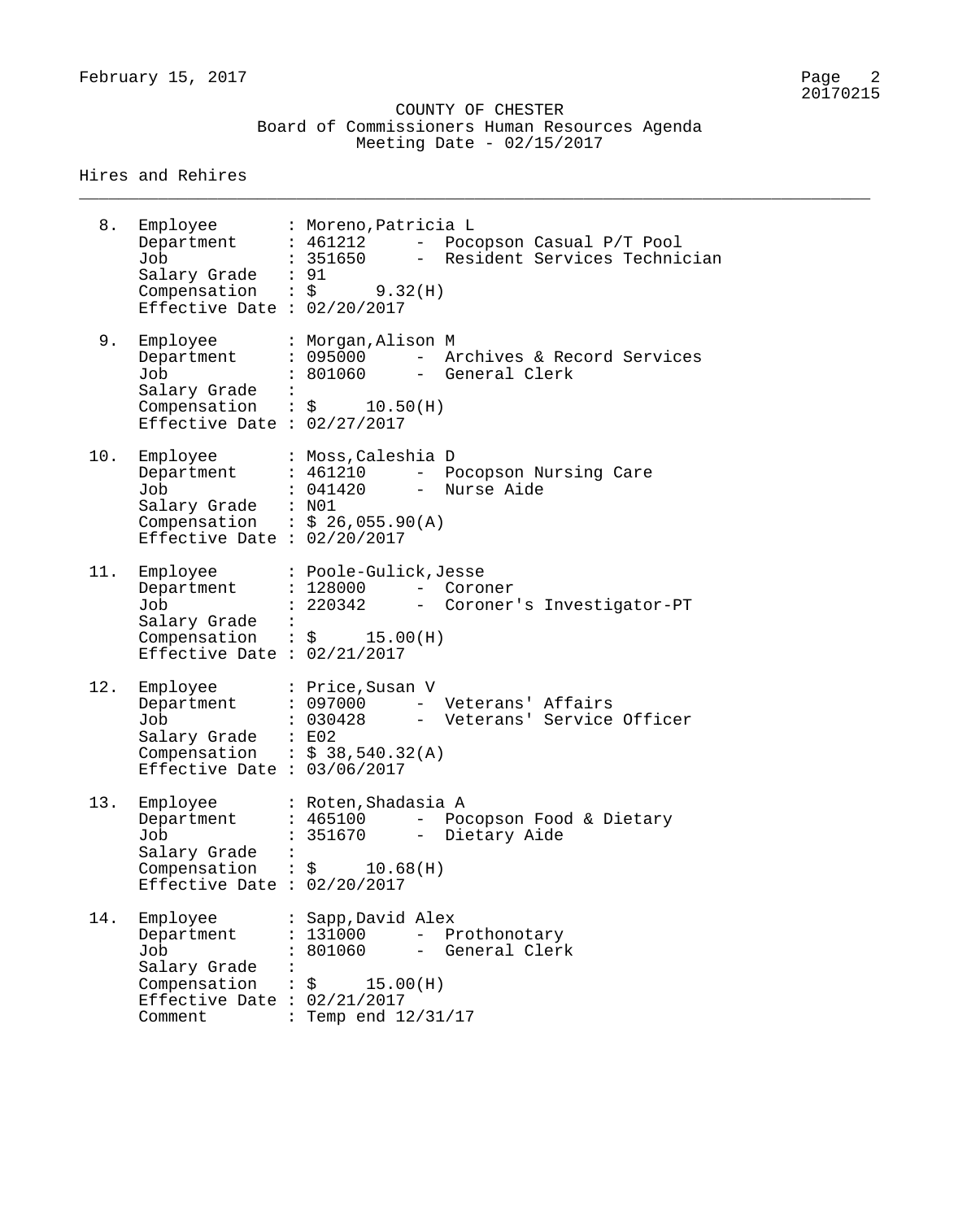February 15, 2017

 COUNTY OF CHESTER Board of Commissioners Human Resources Agenda Meeting Date - 02/15/2017

\_\_\_\_\_\_\_\_\_\_\_\_\_\_\_\_\_\_\_\_\_\_\_\_\_\_\_\_\_\_\_\_\_\_\_\_\_\_\_\_\_\_\_\_\_\_\_\_\_\_\_\_\_\_\_\_\_\_\_\_\_\_\_\_\_\_\_\_\_\_\_\_\_\_\_\_\_\_\_\_

Hires and Rehires

| 15. | Employee : Washington, Cynthia E<br>Department : 465100<br>Job<br>Salary Grade : N01<br>Compensation : $$20,828.80(A)$<br>Effective Date : $02/20/2017$ | : 041670               | - Pocopson Food & Dietary<br>- Dietary Aide                           |
|-----|---------------------------------------------------------------------------------------------------------------------------------------------------------|------------------------|-----------------------------------------------------------------------|
| 16. | Employee<br>Department : 461212<br>Job<br>Salary Grade : 91<br>Compensation : $\zeta$ 9.32(H)<br>Effective Date : $02/20/2017$                          | : Washington,Jasmine N | - Pocopson Casual P/T Pool<br>: 351650 - Resident Services Technician |
| 17. | Employee<br>Department : 128000<br>Job<br>Salary Grade :<br>Compensation : $\sqrt{5}$ 15.00(H)<br>Effective Date : $02/21/2017$                         | : Whilden,Casey        | - Coroner<br>: 220342 - Coroner's Investigator-PT                     |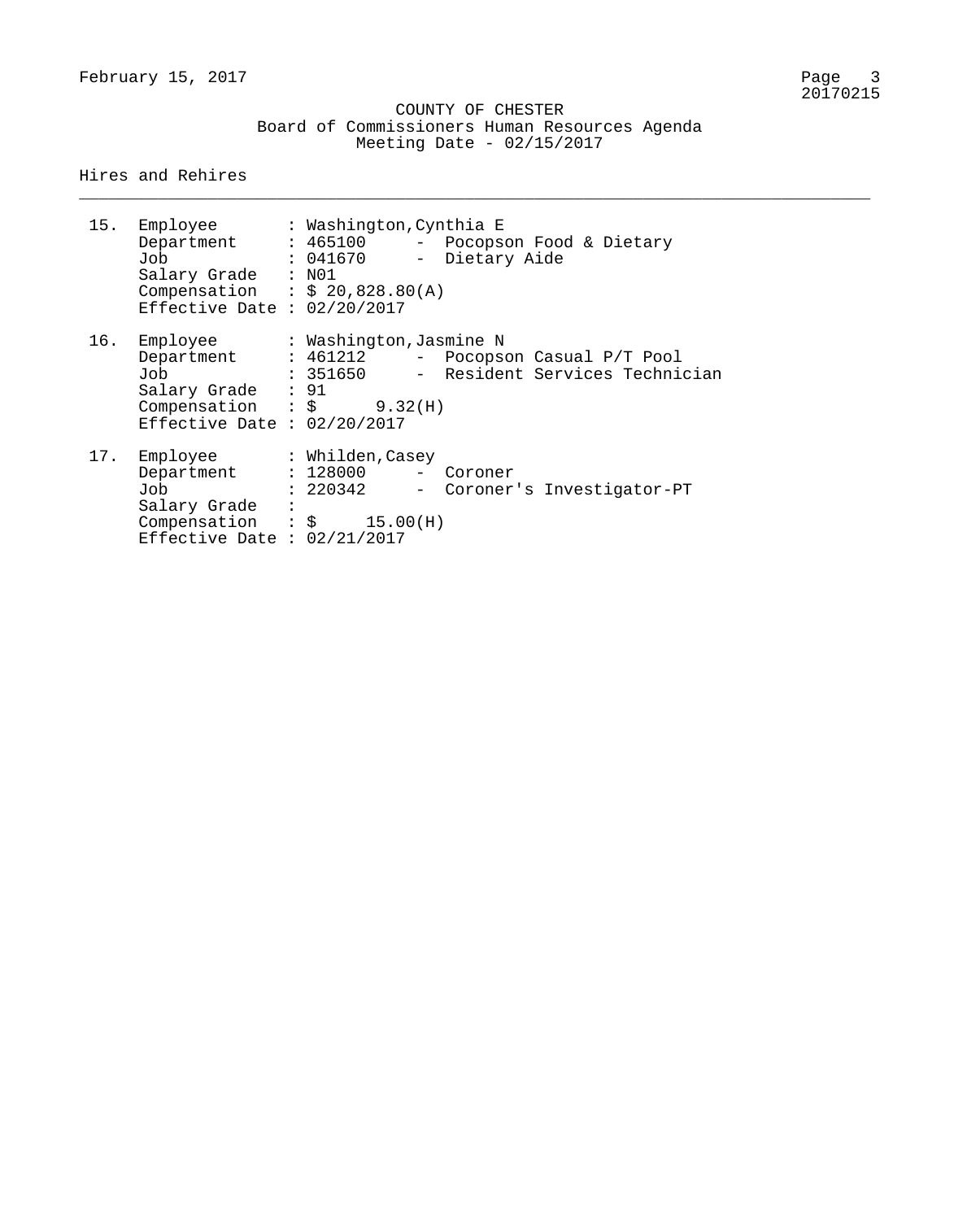#### COUNTY OF CHESTER Board of Commissioners Human Resources Agenda Meeting Date - 02/15/2017

\_\_\_\_\_\_\_\_\_\_\_\_\_\_\_\_\_\_\_\_\_\_\_\_\_\_\_\_\_\_\_\_\_\_\_\_\_\_\_\_\_\_\_\_\_\_\_\_\_\_\_\_\_\_\_\_\_\_\_\_\_\_\_\_\_\_\_\_\_\_\_\_\_\_\_\_\_\_\_\_

#### Promotions

| 18. | Employee                                                                                             | : Hanna, Elizabeth            |                                          |                                                         |
|-----|------------------------------------------------------------------------------------------------------|-------------------------------|------------------------------------------|---------------------------------------------------------|
|     |                                                                                                      | Proposed                      |                                          | Current                                                 |
|     | Department<br>Job<br>Salary Grade<br>Compensation : $$36,339.94(A)$<br>Effective Date : $02/18/2017$ | : 135000<br>: 040271<br>: N06 | Domestic Relations<br>Intake Coordinator | 135000<br>040780<br>N03<br>\$29,711.35(A)<br>01/07/2017 |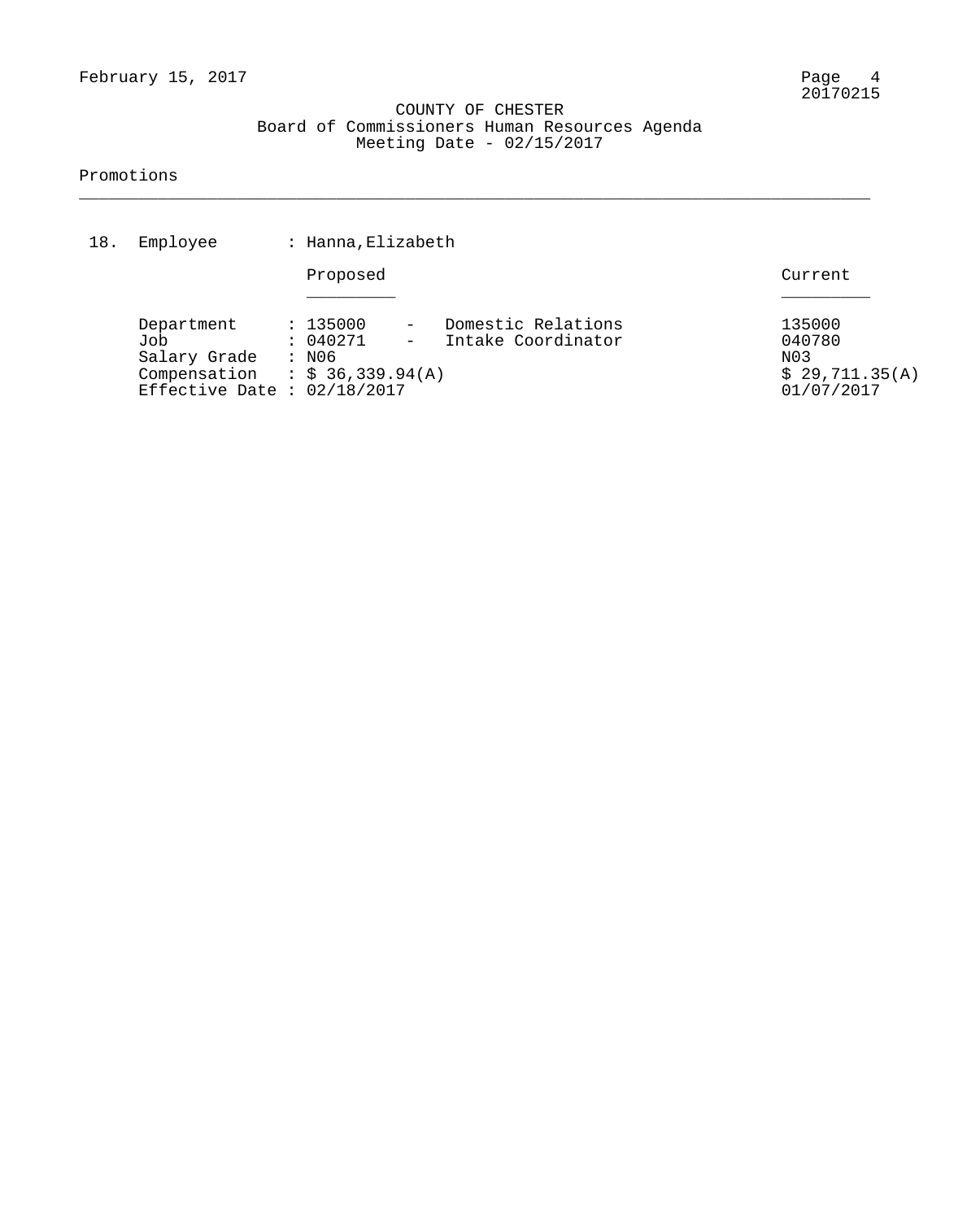#### COUNTY OF CHESTER Board of Commissioners Human Resources Agenda Meeting Date - 02/15/2017

\_\_\_\_\_\_\_\_\_\_\_\_\_\_\_\_\_\_\_\_\_\_\_\_\_\_\_\_\_\_\_\_\_\_\_\_\_\_\_\_\_\_\_\_\_\_\_\_\_\_\_\_\_\_\_\_\_\_\_\_\_\_\_\_\_\_\_\_\_\_\_\_\_\_\_\_\_\_\_\_

End of Employment

| 19. | Department : 589000<br>Job<br>Effective Date : $02/23/2017$       | Employee : Casey, Amanda G<br>Libraries P/T<br>$ \,$<br>: 805010 - Library Page                                              |
|-----|-------------------------------------------------------------------|------------------------------------------------------------------------------------------------------------------------------|
| 20. | Department : 461210<br>Job<br>Effective Date : $01/27/2017$       | Employee : Ferrer-Saud, Alvinya<br>- Pocopson Nursing Care<br>: 040262<br>LPN<br>$\frac{1}{2}$                               |
| 21. | Department : 451145<br>Job<br>Effective Date : $02/06/2017$       | Employee : Hampton, Shakiya M<br>- Children, Youth and Families<br>: 048563 - Casework Specialist                            |
| 22. | Job<br>Effective Date : $02/01/2017$                              | Employee : Heininger, Glenn D<br>Department : 251400 - Emerg Svcs - HAZMAT Admin<br>: 241345 - Hazmat Responder              |
| 23. | Job<br>Effective Date : $02/01/2017$                              | Employee : Holmes, Michael J<br>Department : 251320 - ES Fire Services<br>: 607150 - Assistant Fire Marshal                  |
| 24. | Employee : King, Andrea S<br>Job<br>Effective Date : $01/31/2017$ | Department : 461210 - Pocopson Nursing Care<br>: 041420 - Nurse Aide                                                         |
| 25. | Department : 589000<br>Job<br>Effective Date : $02/12/2017$       | Employee : Knudson, Scott<br>- Libraries P/T<br>: 805010 - Library Page                                                      |
| 26. | Department<br>Job<br>Effective Date : $02/09/2017$                | Employee : Stoltzfus, Kimberly A<br>: 451141<br>Mental H1th/Intel & Dev Disabl<br>$ -$<br>: 020570<br>Co Casework Supervisor |
| 27. | Employee<br>Department<br>Job<br>Effective Date : $01/30/2017$    | : Whitney, Evan M<br>: 210000<br>Chester County Prison<br>: 040920<br>- Correctional Officer I                               |
| 28. | Employee<br>Department<br>Job<br>Effective Date : $02/11/2017$    | : Willis, Christine M<br>: 465100<br>Pocopson Food & Dietary<br>$\qquad \qquad -$<br>: 240710<br>Cook (Part-Time)<br>$\sim$  |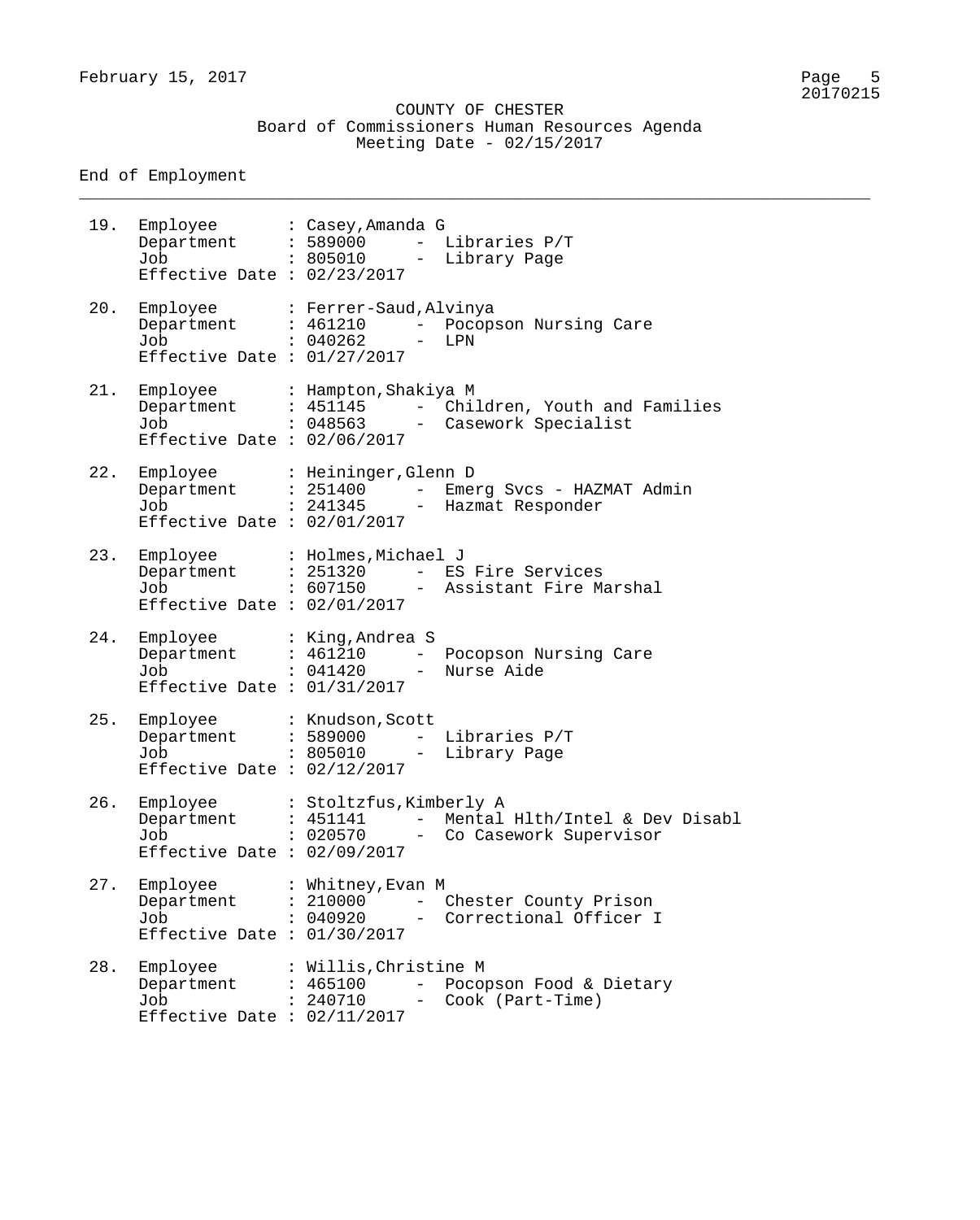#### COUNTY OF CHESTER Board of Commissioners Human Resources Agenda Meeting Date - 02/15/2017

\_\_\_\_\_\_\_\_\_\_\_\_\_\_\_\_\_\_\_\_\_\_\_\_\_\_\_\_\_\_\_\_\_\_\_\_\_\_\_\_\_\_\_\_\_\_\_\_\_\_\_\_\_\_\_\_\_\_\_\_\_\_\_\_\_\_\_\_\_\_\_\_\_\_\_\_\_\_\_\_

#### Retirements

|     | 29. Employee<br>Department : 035100 - Assessment<br>Job<br>Effective Date : $02/25/2017$ | : Fisher,Judith L   | : 040347 - Commercial/Industr Specialist                   |
|-----|------------------------------------------------------------------------------------------|---------------------|------------------------------------------------------------|
| 30. | Employee<br>Department : 085100 - Planning<br>Job<br>Effective Date : $03/11/2017$       | : Kolb,Elizabeth M  | : 040157 - Graphic Arts Spclst II                          |
|     | 31. Employee<br>Department<br>Job<br>Effective Date : $03/01/2017$                       | : Wilmont,William W | : 460582 - Pocopson LTD<br>: 040583 - Maint/Const Tech III |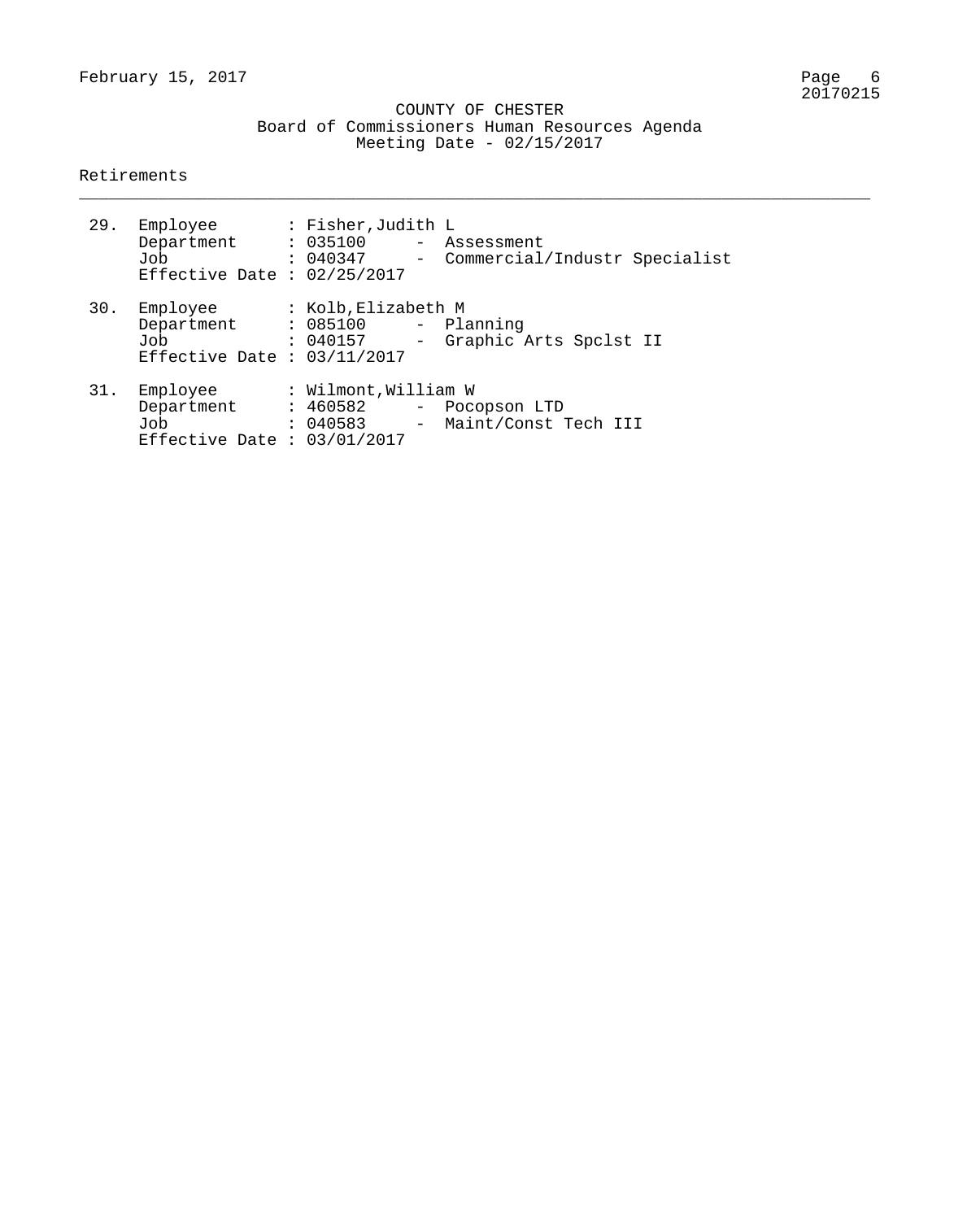## **COUNTY OF CHESTER Finance Agenda**

# **Commissioners' Meeting, February 14, 2017**

- 1. Budget Change 03-17
- 2. Vouchers as submitted by the Controller